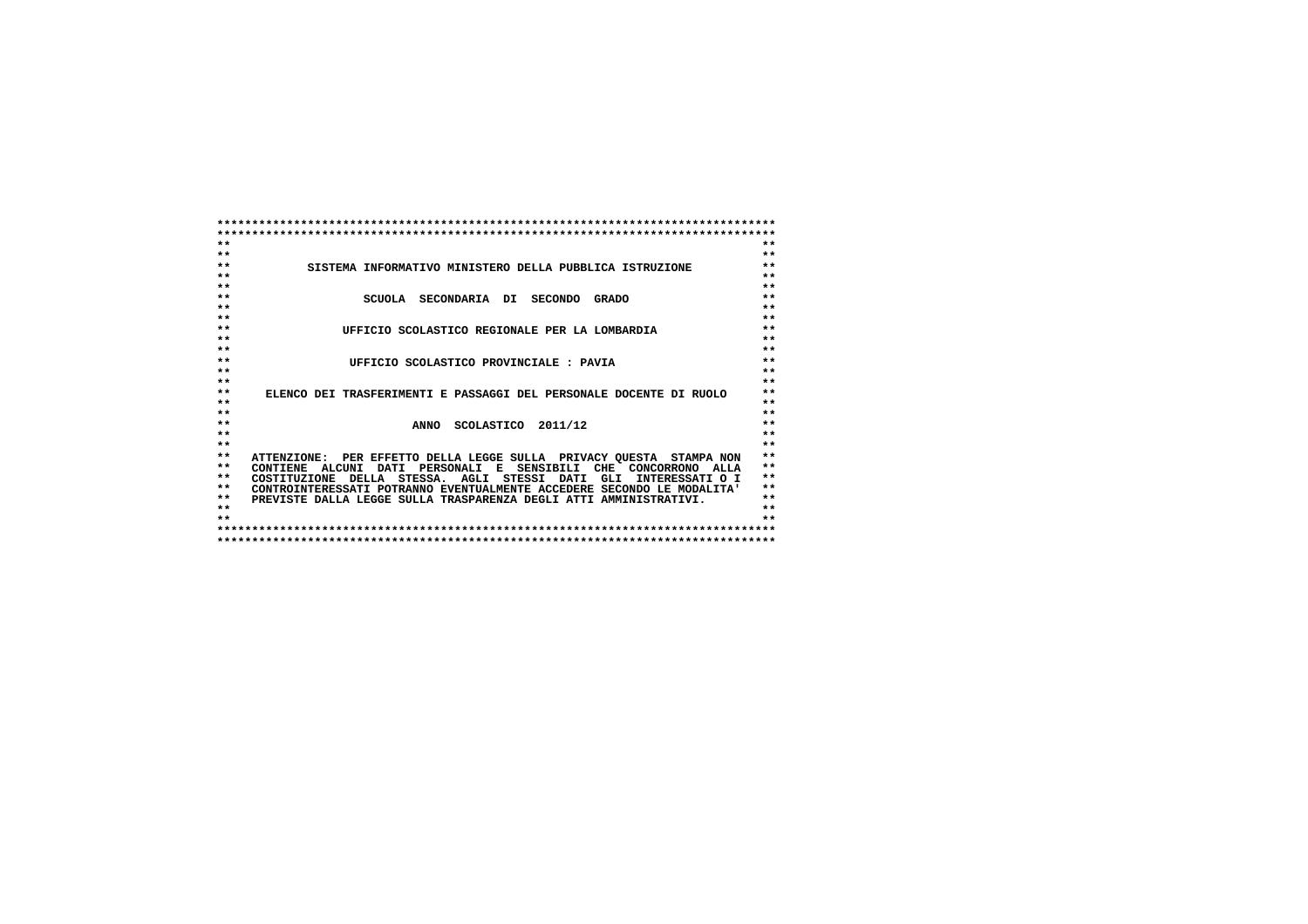**\*\*\* CLASSE DI CONCORSO : 7/A - ARTE DELLA FOTOGR. E DELLA GRAFICA PUBBLIC.**

 **\*\*\*\* TRASFERIMENTI NELLA PROVINCIA**

 **1. SCALIA MASSIMO . . . . . . . . . . . . . . . . . . . . 5/11/73 (CT) DA PVRC01000T- IST.PROF.SERV.COM. IPSCT L.COSSA (PAVIA) A PVSS000XM6- DOTAZIONE ORGANICA PROVINCIALE PRECEDENZA: TRASF. D'UFFICIO (TIT. SU CATTEDRA) PUNTI 50**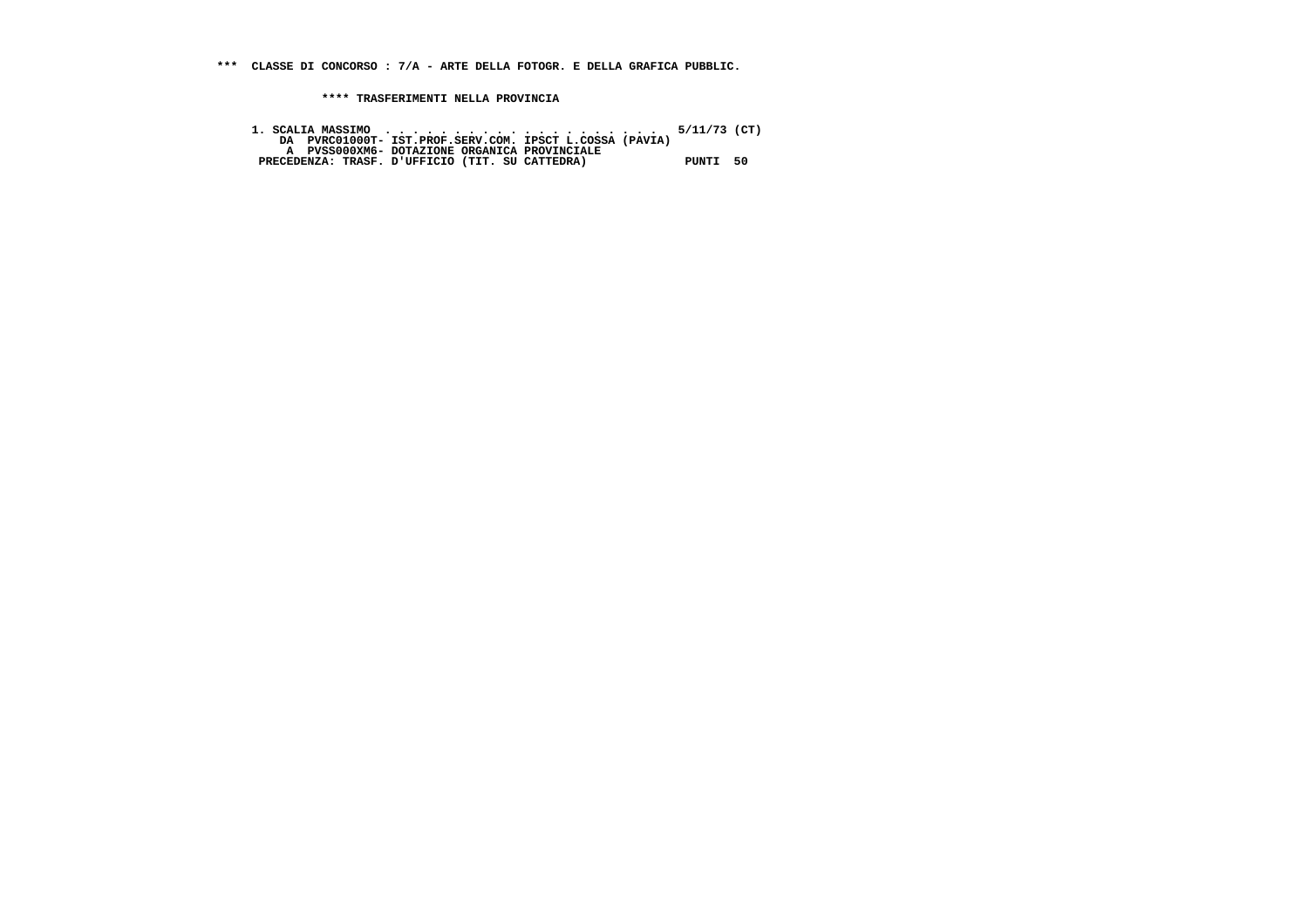**\*\*\* CLASSE DI CONCORSO : 13/A - CHIMICA E TECNOLOGIE CHIMICHE**

 **\*\*\*\* TRASFERIMENTI NEL COMUNE**

 **1. SARTIRANA MARIA ANTONIA . . . . . . . . . . . . . . . . 13/ 9/65 (PV) DA PVTF01000B- IST.TECN.IND. G. CARDANO - PAVIA (PAVIA) A PVRC01000T- IST.PROF.SERV.COM. IPSCT L.COSSA (PAVIA) PUNTI 63**

 **\*\*\*\* TRASFERIMENTI TRA PROVINCE DIVERSE**

 **1. NEGRI ELISA . . . . . . . . . . . . . . . . . . . . . . 26/ 5/71 (PV) DA NOTF03000B- IST.TECN.IND. ITI OMAR (NOVARA) A PVTF020002- IST.TECN.IND. ITI GIOVANNI CARAMUEL - VIGEVAN (VIGEVANO) PUNTI 69**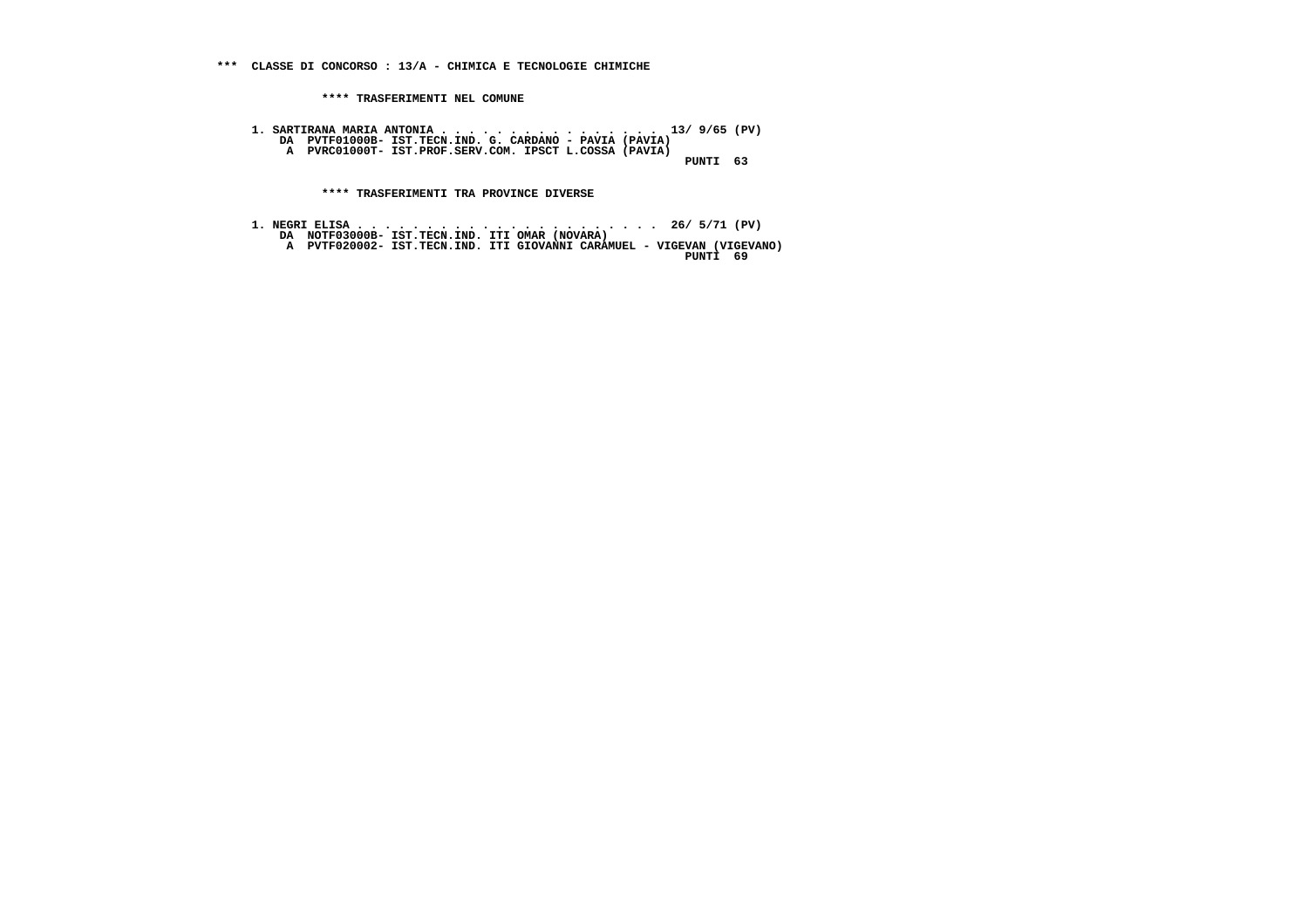**1. CREMASCHI LAURA . . . . . . . . . . . . . . . . . . . . 26/ 3/65 (PV) DA PVRC01000T- IST.PROF.SERV.COM. IPSCT L.COSSA (PAVIA) A PVTD010005- IST.TECN.COMM. ITC BORDONI - PAVIA (PAVIA)** $'$ PUNTI 98 PRECEDENZA: EX PERDENTE POSTO NELLA SCUOLA  **2. MONTANARI MARIASILVIA . . . . . . . . . . . . . . . . . 29/ 8/64 (RE) DA PVTL00652B- IST.TEC.GEOMETRI A. VOLTA PAVIA CORSO SERALE (PAVIA) A PVRC01000T- IST.PROF.SERV.COM. IPSCT L.COSSA (PAVIA) PUNTI 75**

 **\*\*\*\* TRASFERIMENTI NELLA PROVINCIA**

 **1. ALLEVI CLAUDIA . . . . . . . . . . . . . . . . . . . . 6/ 6/60 (PV) DA PVTD03002C- I.T.COMM E GEOM. L. CASALE - VIGEVANO (SEDE C (VIGEVANO) A PVTL00652B- IST.TEC.GEOMETRI A. VOLTA PAVIA CORSO SERALE (PAVIA) SEZ. ASSOCIATA DI PAVIA CON PVRC01000T- IST.PROF.SERV.COM. IPSCT L.COSSA (PAVIA) CON PVRC010507- IST.PROF.SERV.COM. L. COSSA - PAVIA CORSO SER (PAVIA) PRECEDENZA: TRASF. D'UFFICIO (TIT. SU CATTEDRA) PUNTI 53 2. FERRARI ANNA MARIA . . . . . . . . . . . . . . . . . . 6/ 8/59 (PV) DA PVTD009023- I.T.COMM E GEOM. M. BARATTA - VOGHERA (VOGHERA) A PVTD00701A- I.T.COMM E GEOM. FARAVELLI - STRADELLA (STRADELLA) SEZ. ASSOCIATA DI STRADELLA PRECEDENZA: TRASF. D'UFFICIO (TIT. SU CATTEDRA) PUNTI 140 3. GRAZIANO MICHELA . . . . . . . . . . . . . . . . . . . 19/11/54 (AL) DA PVRC00801V- IST.PROF.SERV.COM. A. MARAGLIANO - VOGHERA (VOGHERA) A PVTD00701A- I.T.COMM E GEOM. FARAVELLI - STRADELLA (STRADELLA) SEZ. ASSOCIATA DI STRADELLA PRECEDENZA: TRASF. D'UFFICIO (TIT. SU CATTEDRA) PUNTI 160 4. MAFFEO STEFANO . . . . . . . . . . . . . . . . . . . . 6/ 1/63 (PV) DA PVRC002508- IS.PR.SERV.COM.TUR F. CASTOLDI - VIGEVANO COR (VIGEVANO) A PVTD010005- IST.TECN.COMM. ITC BORDONI - PAVIA (PAVIA)**PUNTI 61 PRECEDENZA: TRASF. D'UFFICIO (TIT. SU CATTEDRA)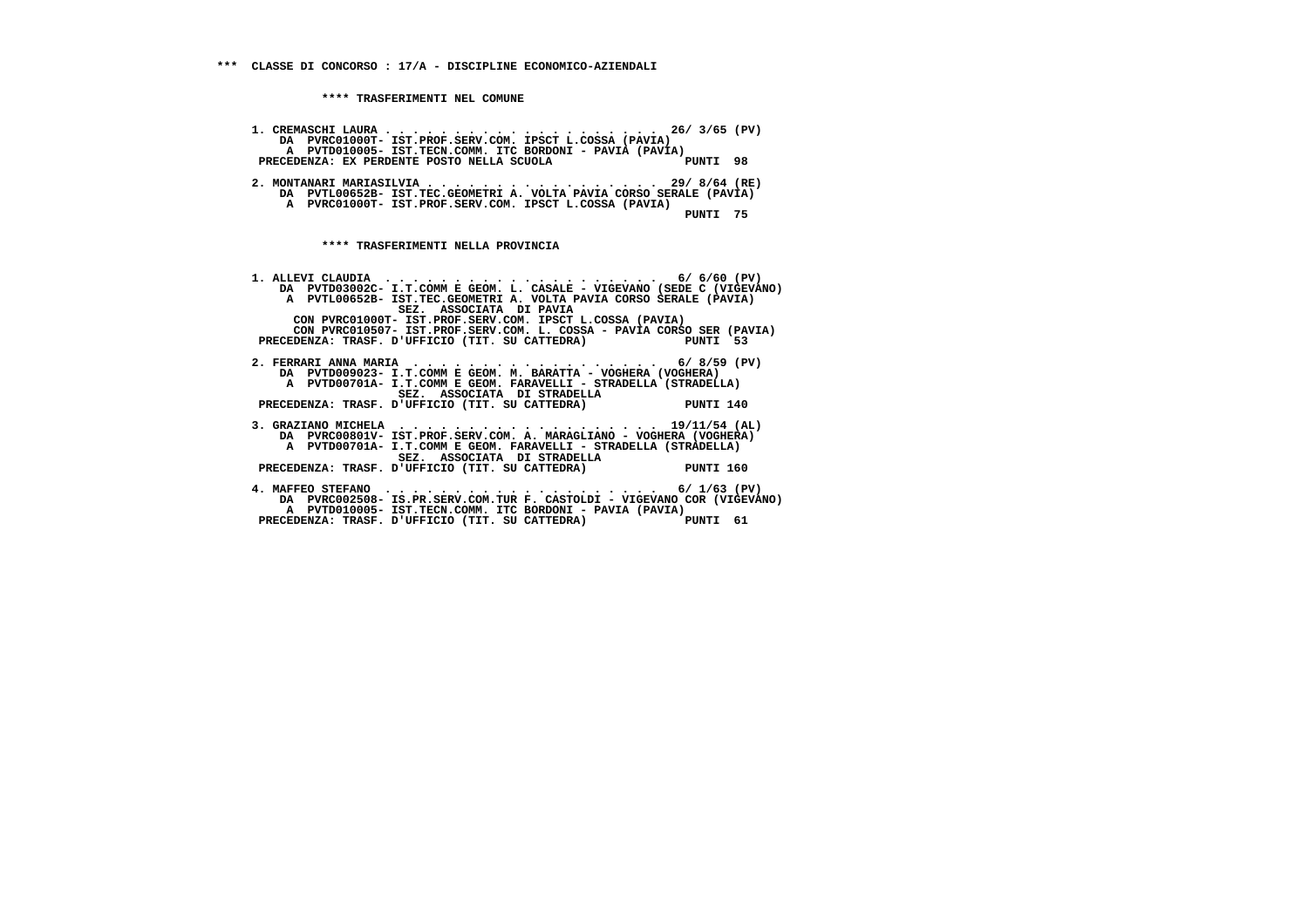**1. PATTARINI MASSIMO . . . . . . . . . . . . . . . . . . . 23/ 4/61 (PC) DA PVSL00601G- LIC. ART. ALESSANDRO VOLTA - PAVIA (PAVIA) A PVTD010005- IST.TECN.COMM. ITC BORDONI - PAVIA (PAVIA) DOCENTE SOPRANNUMERARIO CON DOMANDA CONDIZIONATA PUNTI 140 2. STERCOLI GLORIA . . . . . . . . . . . . . . . . . . . . 17/ 5/62 (PV) DA PVTF01000B- IST.TECN.IND. G. CARDANO - PAVIA (PAVIA) A PVTD010005- IST.TECN.COMM. ITC BORDONI - PAVIA (PAVIA) PUNTI 95 3. VENERONI GIUSEPPE . . . . . . . . . . . . . . . . . . . 19/ 8/53 (PV) DA PVPM01000A- IST. MAG. ADELAIDE CAIROLI (PAVIA) A PVTF01000B- IST.TECN.IND. G. CARDANO - PAVIA (PAVIA) CON PVTL00652B- IST.TEC.GEOMETRI A. VOLTA PAVIA CORSO SERALE (PAVIA) DOCENTE SOPRANNUMERARIO CON DOMANDA CONDIZIONATA PUNTI 155**

 **\*\*\*\* TRASFERIMENTI NELLA PROVINCIA**

|                                                 | DA PVTD00701A- I.T.COMM E GEOM. FARAVELLI - STRADELLA (STRADELLA) |           |
|-------------------------------------------------|-------------------------------------------------------------------|-----------|
|                                                 | A PVSS000XM6- DOTAZIONE ORGANICA PROVINCIALE                      |           |
| PRECEDENZA: TRASF. D'UFFICIO (TIT. SU CATTEDRA) |                                                                   | PUNTI 134 |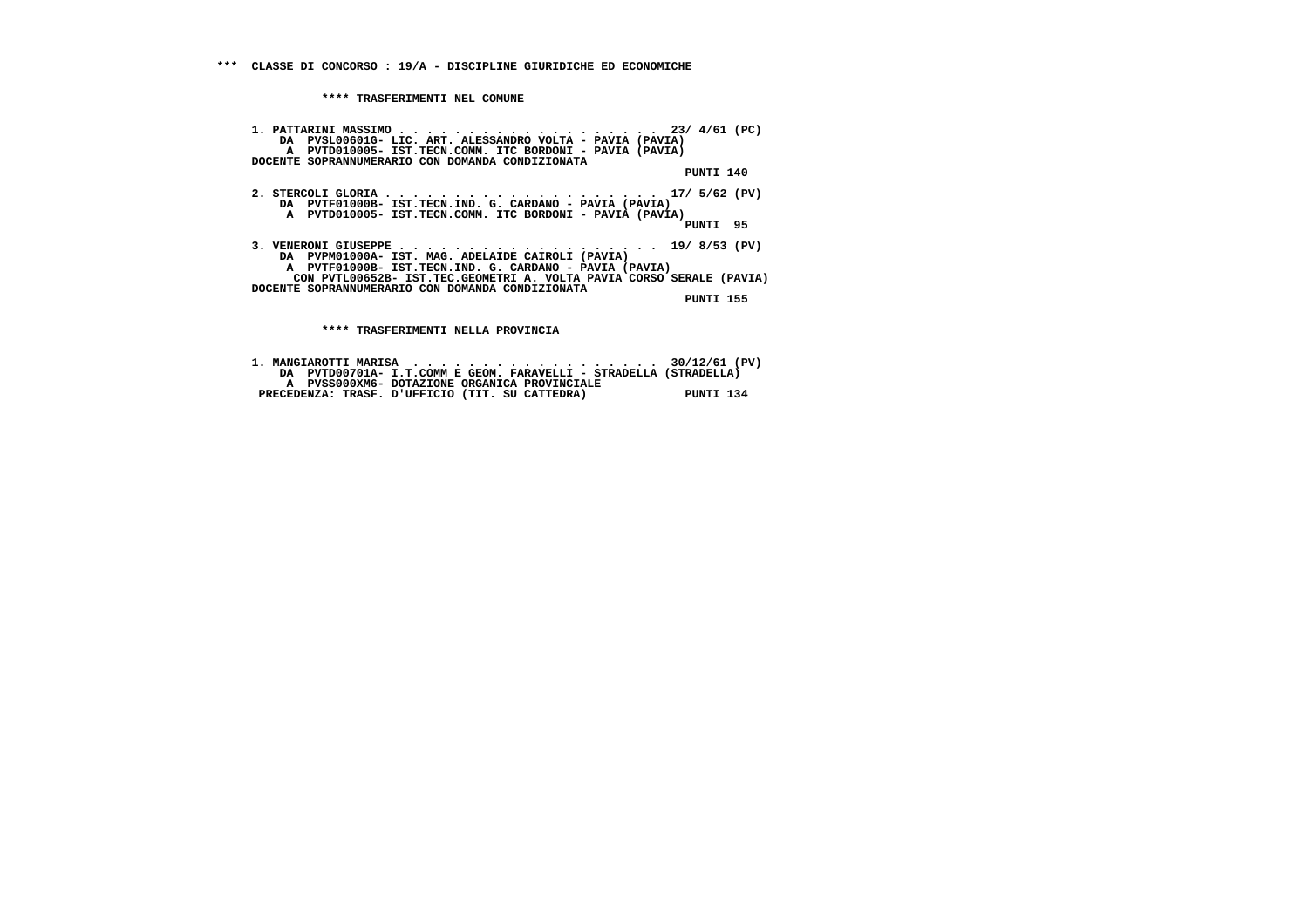**\*\*\* CLASSE DI CONCORSO : 20/A - DISCIPLINE MECCANICHE E TECNOLOGIA**

 **\*\*\*\* TRASFERIMENTI NEL COMUNE**

 **1. LUMINI NINO . . . . . . . . . . . . . . . . . . . . . . 28/ 2/58 (PV) DA PVRI00801G- I.P.IND. E ART. CALVI - VOGHERA (VOGHERA) A PVTF009018- IST.TECN.IND. ALFIERI MASERATI - VOGHERA (VOGHERA) SEZ. ASSOCIATA DI VOGHERA PUNTI 191**

 **\*\*\*\* TRASFERIMENTI NELLA PROVINCIA**

 **1. VALENTINI CARLO . . . . . . . . . . . . . . . . . . . . 25/ 9/73 (NO) DA PVSS000VM8- PROVINCIA DI PV A PVTF020002- IST.TECN.IND. ITI GIOVANNI CARAMUEL - VIGEVAN (VIGEVANO) PUNTI 30**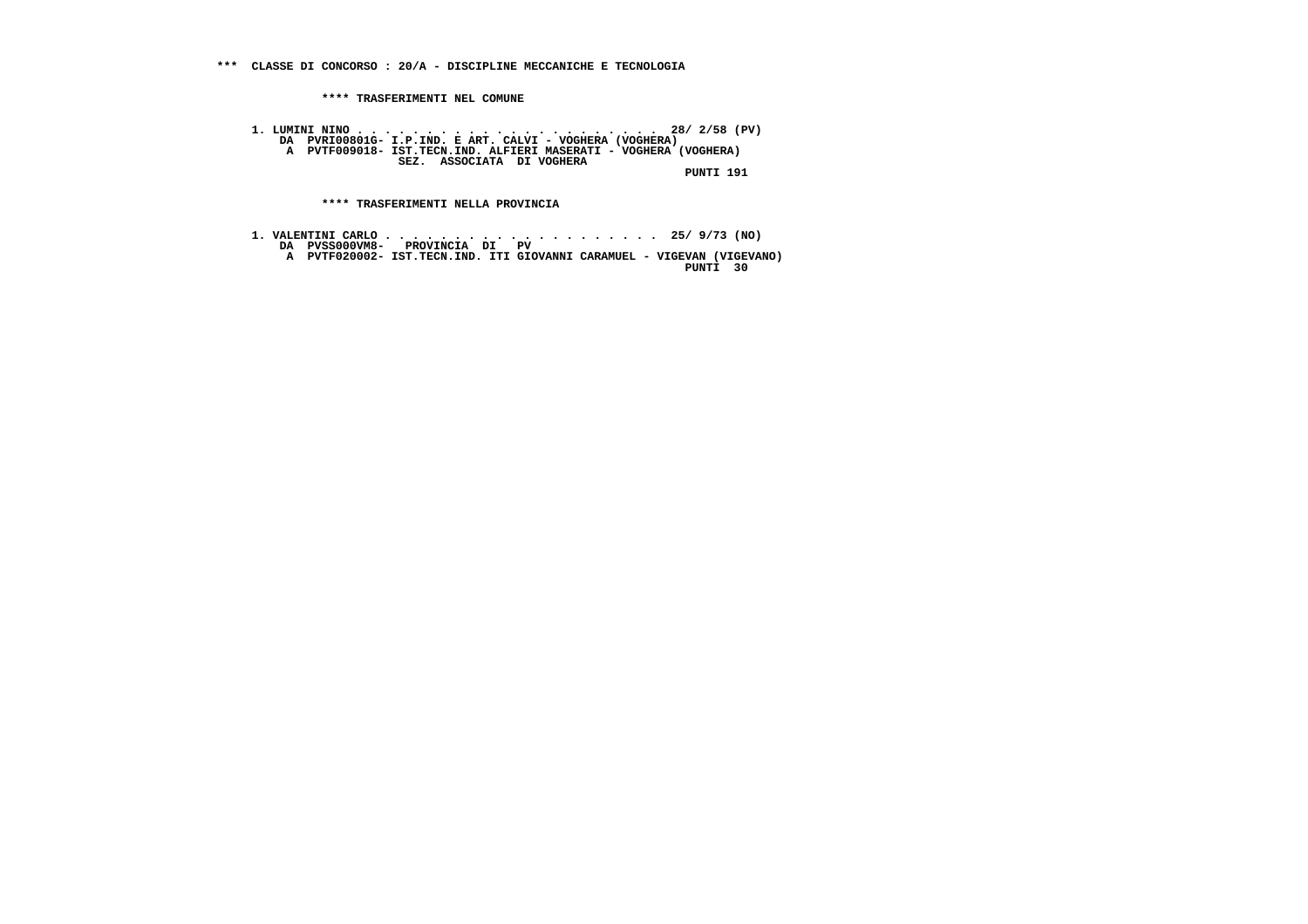**1. MOSCONI ROSANNA . . . . . . . . . . . . . . . . . . . . 3/10/58 (PV) DA PVPS03000E- LIC. SCIENT. TARAMELLI - PAVIA (PAVIA) A PVPC010006- LIC. CLAS. BENEDETTO CAIROLI - VIGEVANO (VIGEVANO) PRECEDENZA: TRASF. D'UFFICIO (TIT. SU CATTEDRA) PUNTI 62**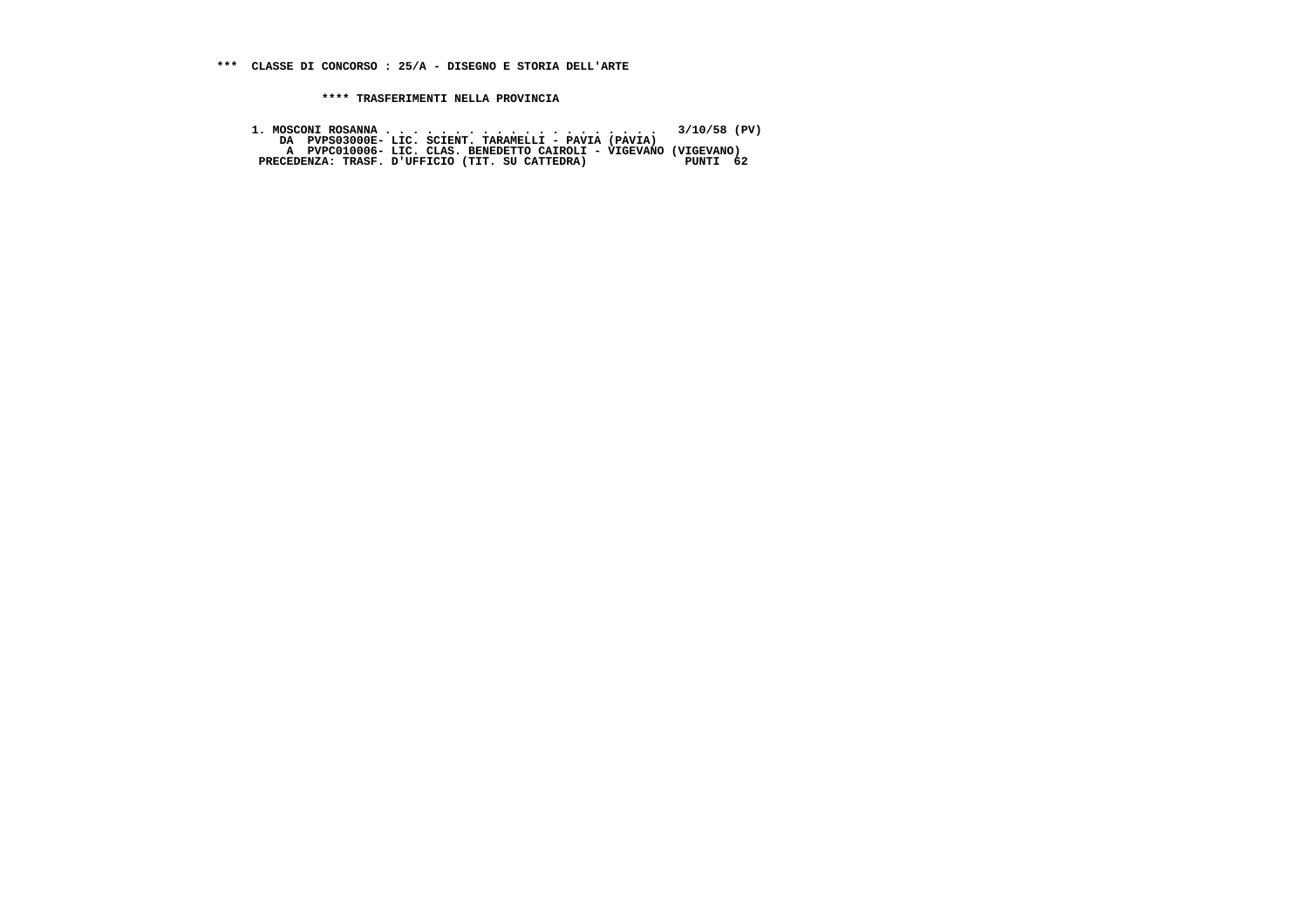**\*\*\*\* TRASFERIMENTI NEL COMUNE 1. CALLEGARI ALIRIA . . . . . . . . . . . . . . . . . . . 31/ 8/68 (PV) DA PVRI01000E- I.P.IND. E ART. IPSIA CREMONA - PAVIA (PAVIA) A PVTD010005- IST.TECN.COMM. ITC BORDONI - PAVIA (PAVIA)**110 דיד אחזפ<sup>י</sup>  **PUNTI 110 \*\*\*\* TRASFERIMENTI NELLA PROVINCIA 1. PALMACCIO LUIGI . . . . . . . . . . . . . . . . . . . . 11/ 7/58 (LT) DA PVSS000VM8- PROVINCIA DI PV A PVTF009018- IST.TECN.IND. ALFIERI MASERATI - VOGHERA (VOGHERA) SEZ. ASSOCIATA DI VOGHERA PUNTI 84 \*\*\*\* PASSAGGI DI RUOLO 1. CONFORTE LAURA . . . . . . . . . . . . . . . . . . . . 10/ 3/61 (FG) DA PVMM02403T - SC. MED. EDOARDO PALLI - BRESSANA BOTT. (BRESSANA BOTTARONE) A PVTF01000B- IST.TECN.IND. G. CARDANO - PAVIA (PAVIA) CON PVRC01000T- IST.PROF.SERV.COM. IPSCT L.COSSA (PAVIA) DA SCUOLA SECONDARIA DI PRIMO GRADO PUNTI 156 2. CUSOLITO ANGELA . . . . . . . . . . . . . . . . . . . . 30/ 7/55 (MI) DA MIMM881015 - SC. MED. FERMI - BINASCO (BINASCO) A PVPS05000Q- LIC. SCIENT. NICOLO' COPERNICO - PAVIA (PAVIA) DA SCUOLA SECONDARIA DI PRIMO GRADO PUNTI 251 3. MANSTRETTA DANILO . . . . . . . . . . . . . . . . . . . 12/ 5/57 (PV) DA PVMM800027 - SC. MED. CARLO VERCESI - MONTU' BECCARIA (MONTU' BECCARIA) A PVRI00701Q- I.P.IND. E ART. FARAVELLI STRADELLA (STRADELLA) SEZ. ASSOCIATA DI STRADELLA CON PVTD00701A- I.T.COMM E GEOM. FARAVELLI - STRADELLA (STRADELLA) DA SCUOLA SECONDARIA DI PRIMO GRADO PUNTI 254**

 **\*\*\* CLASSE DI CONCORSO : 29/A - ED.FIS. NEGLI IST. E SC. DI ISTR. II GR.**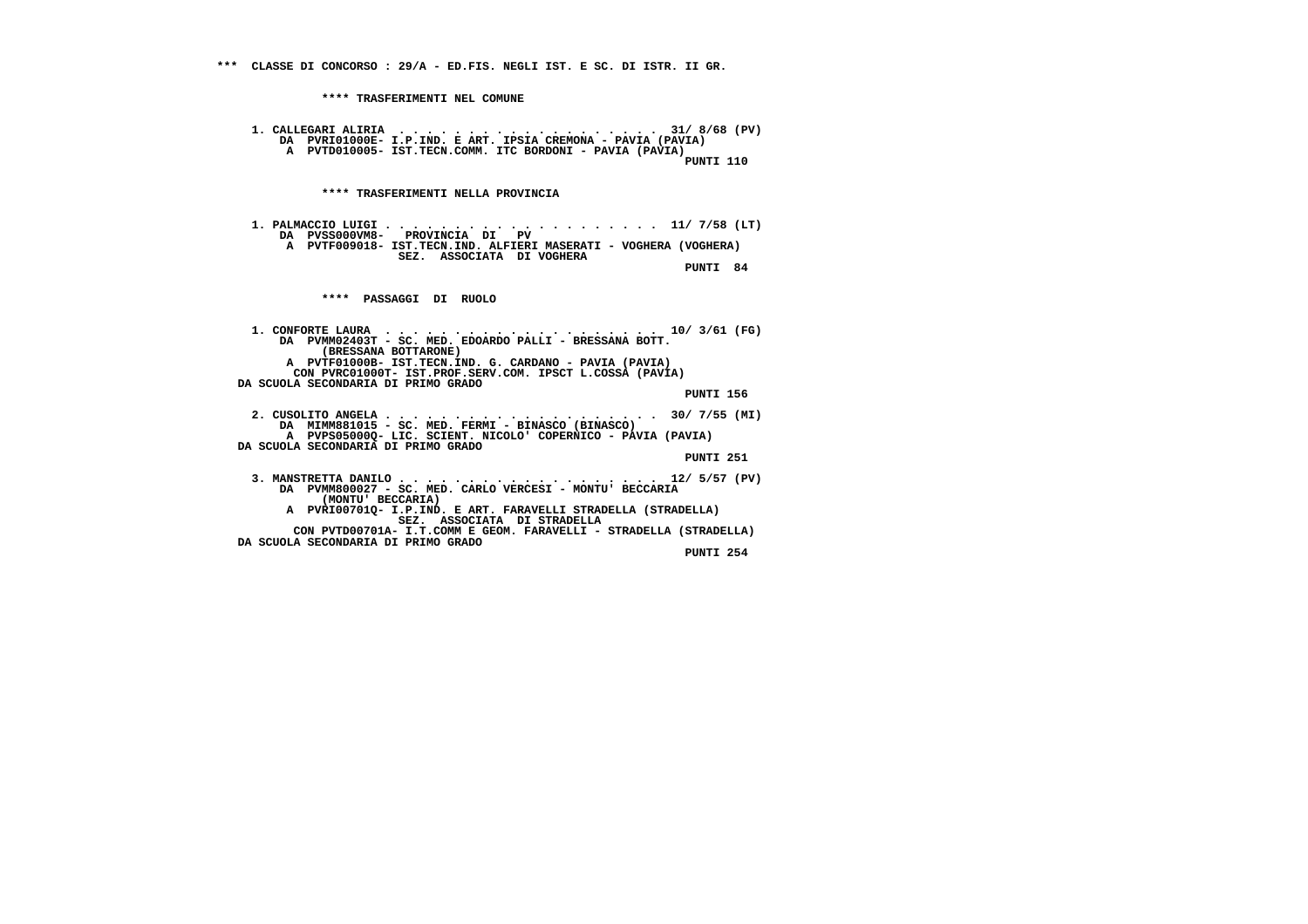**CL. CONC.: 29/A - ED.FIS. NEGLI IST. E SC. DI ISTR. II GR.**

 **\*\*\* PASSAGGI DI RUOLO \*\*\***

4. RIZZARDI MASSIMO<br>DA PVMM00200T - SC. MED. FELICE CASORATI - PAVIA (PAVIA)<br>A PVTD010005- IST.TECN.COMM. ITC BORDONI - PAVIA (PAVIA)<br>DA SCUOLA SECONDARIA DI PRIMO GRADO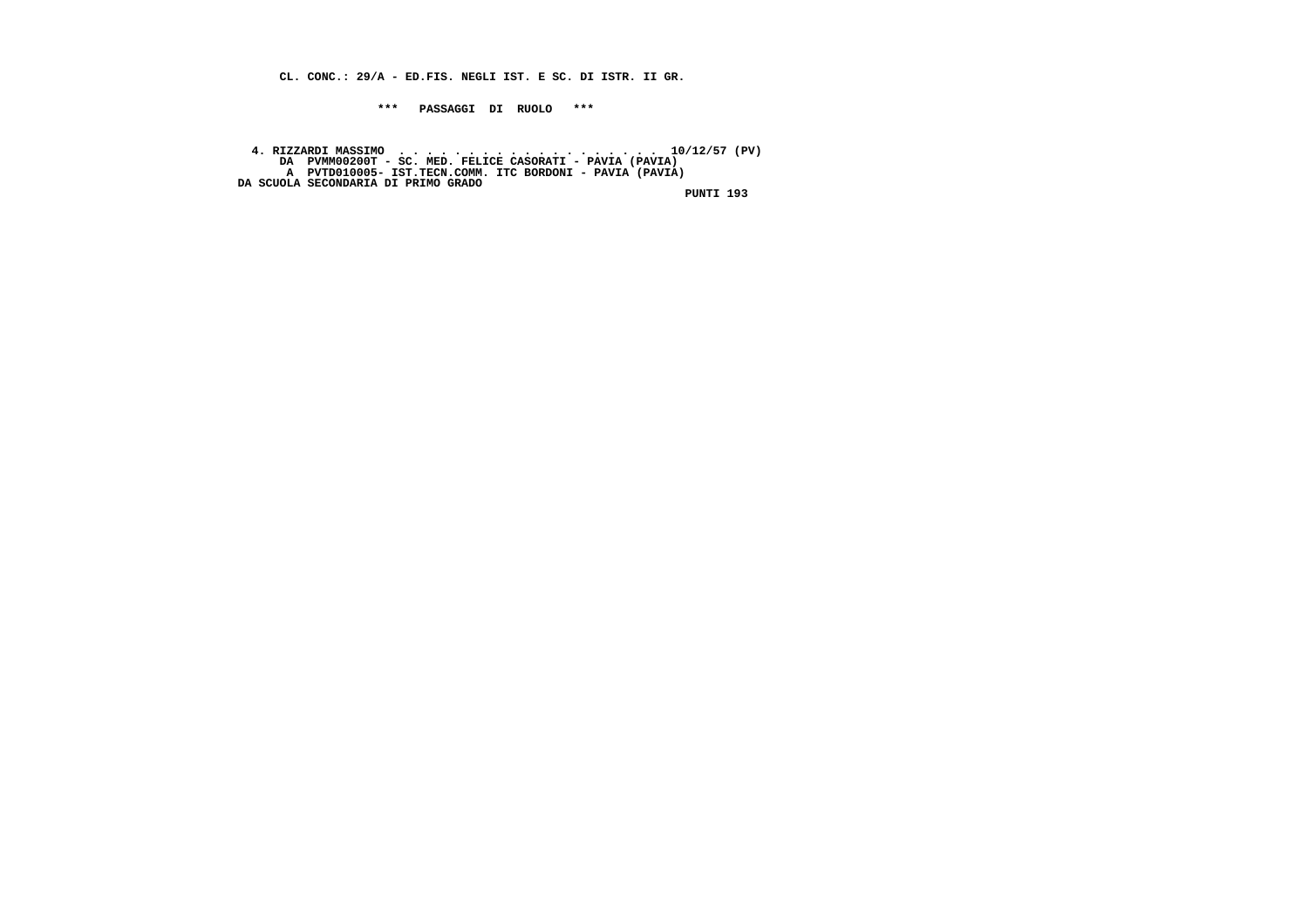1. CARELLI GIOVANNI PIETRO . . . . . . . . . . . . . . . . . . 20/ 7/52 (PV)<br>DA PVTF020002- IST.TECN.IND.ITI GIOVANNI CARAMUEL - VIGEVAN (VIGEVANO)<br>A PVSS000XM6- DOTAZIONE ORGANICA PROVINCIALE<br>PRECEDENZA: TRASF. D'UFFICIO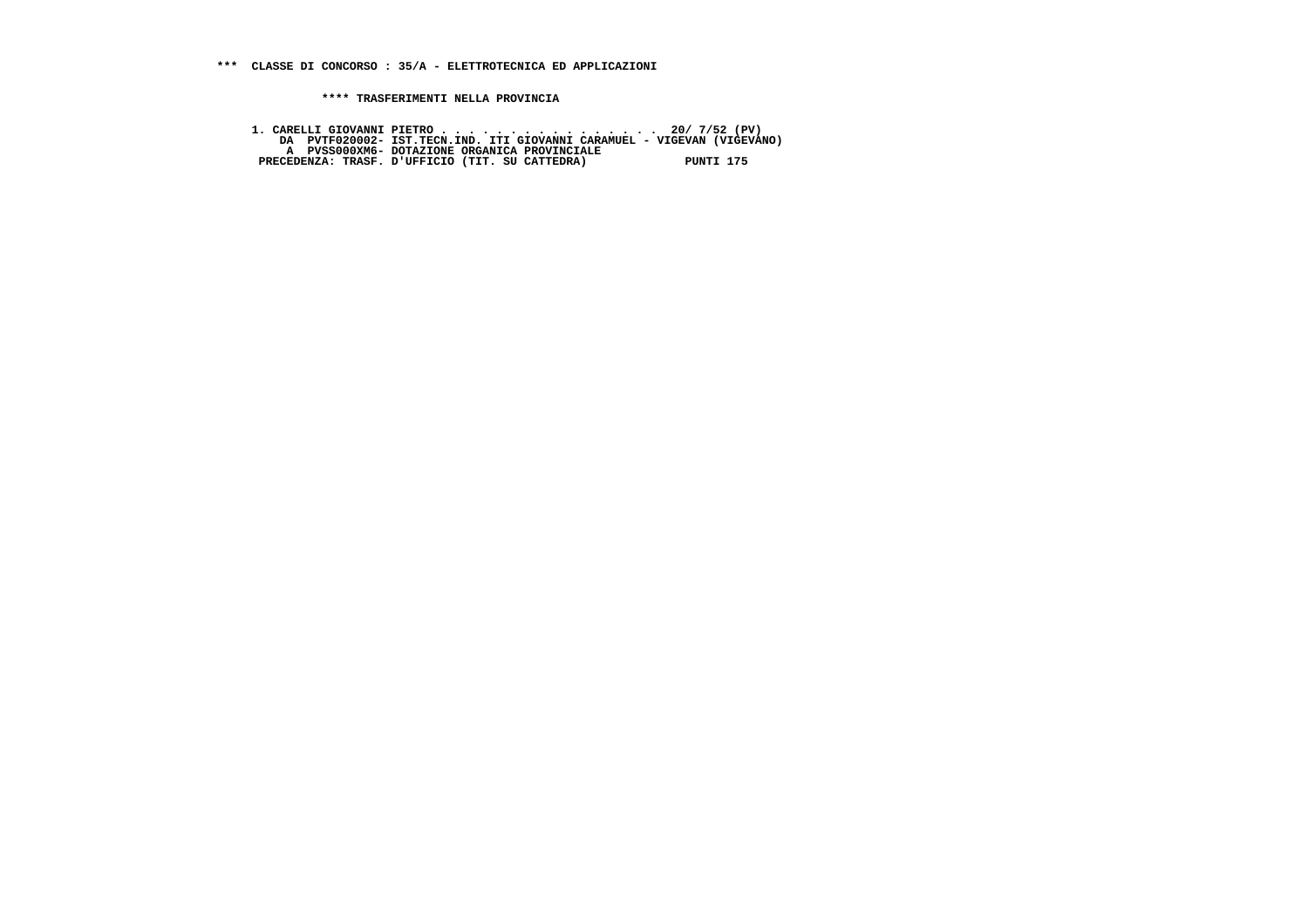**\*\*\* CLASSE DI CONCORSO : 36/A - FILOSOFIA, PSICOLOGIA E SCIENZE EDUCAZ.**

 **\*\*\*\* TRASFERIMENTI NELLA PROVINCIA**

 **1. GABETTA FABIO . . . . . . . . . . . . . . . . . . . . . 13/ 8/73 (PV) DA PVSS000DM1- DOTAZIONE ORGANICA DI SOSTEGNO AREA DISCIPLINARE UMANISTICA-LINGUISTICA-MUSICALE A PVRA02000D- IST.PROF.AGR.AMB. CIRO POLLINI - MORTARA (MORTARA) PUNTI 50**PUNTI 50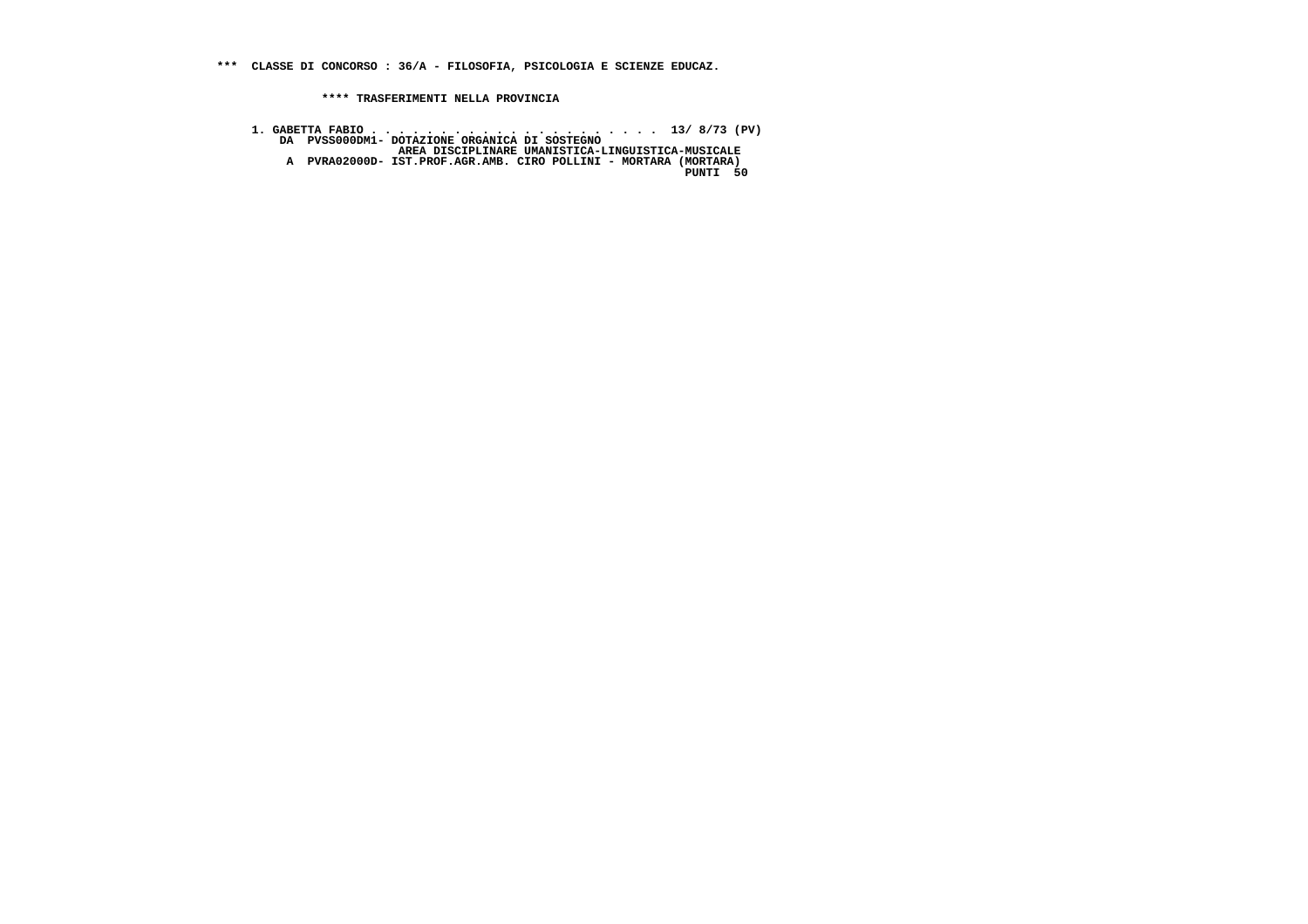**1. CIRVILLERI CLELIA MARIA . . . . . . . . . . . . . . . . 18/ 3/74 (MI) DA PVPS03000E- LIC. SCIENT. TARAMELLI - PAVIA (PAVIA) A PVPS05000Q- LIC. SCIENT. NICOLO' COPERNICO - PAVIA (PAVIA) PUNTI 40**

 **\*\*\*\* TRASFERIMENTI TRA PROVINCE DIVERSE**

 **1. FOTI MAURIZIO . . . . . . . . . . . . . . . . . . . . . 21/ 9/76 (ME) DA PZPS12001X- LIC. SCIENT. C/DA BRAIDA (LAURENZANA) A PVPC03000B- LIC. CLAS. UGO FOSCOLO - PAVIA (PAVIA) PUNTI 28**

 **\*\*\*\* PASSAGGI DI CATTEDRA**

 **1. DAMIANI LUIGIA . . . . . . . . . . . . . . . . . . . . 14/ 1/62 (AP) DA PVRA02000D- IST.PROF.AGR.AMB. CIRO POLLINI - MORTARA (MORTARA) A PVPS02000X- LIC. SCIENT. GALILEI - VOGHERA (VOGHERA) DA 50/A - MAT. LETTER. NEGLI IST. DI ISTR. II GR. PRECEDENZA: PASSAGGIO CATTEDRA PROV. UTIL. SU C.D.C. PUNTI 66**

 **\*\*\*\* PASSAGGI DI RUOLO**

 **1. NECCHI MARISA . . . . . . . . . . . . . . . . . . . . . 9/ 6/60 (EE) DA PVEE801013 - SC. ELEM. VIA XXV APRILE 73 CHIGNOLO PO (CHIGNOLO PO) A PVPC00701B- LIC. CLAS. LICEO SCIENTIFICO GOLGI - BRONI (BRONI) SEZ. ASSOCIATA DI STRADELLA DA SCUOLA PRIMARIA**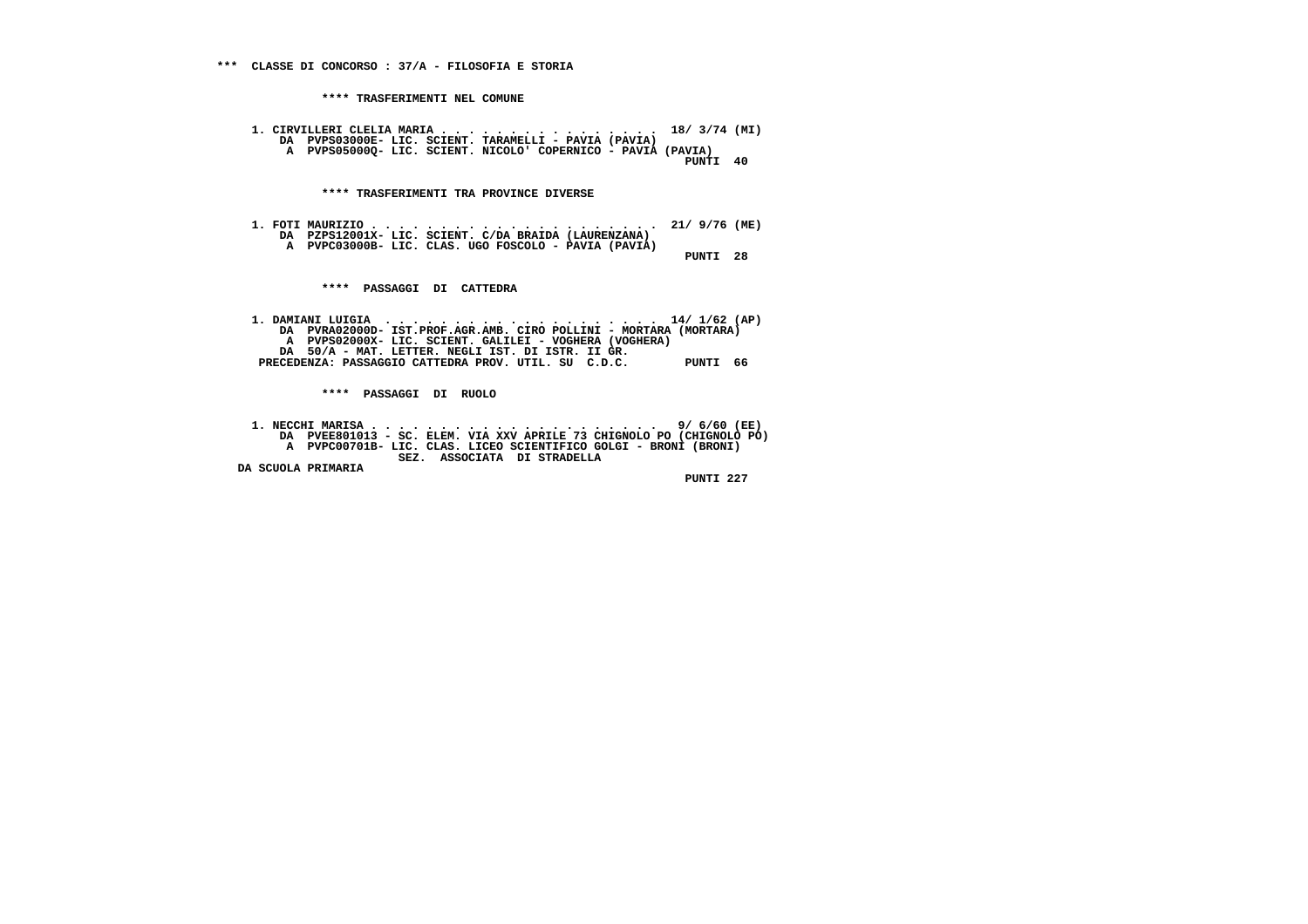**1. BARUTO NICOLETTA . . . . . . . . . . . . . . . . . . . 7/ 7/68 (PV) DA PVTF020002- IST.TECN.IND. ITI GIOVANNI CARAMUEL - VIGEVAN (VIGEVANO) A PVRI00701Q- I.P.IND. E ART. FARAVELLI STRADELLA (STRADELLA) SEZ. ASSOCIATA DI STRADELLA PRECEDENZA: TRASF. D'UFFICIO (TIT. SU CATTEDRA) PUNTI 56 2. PASTORMERLO GIOVANNI . . . . . . . . . . . . . . . . . 16/ 2/60 (PV) DA PVRI00201L- I.P.IND. E ART. V. RONCALLI - VIGEVANO (VIGEVANO) A PVTF009018- IST.TECN.IND. ALFIERI MASERATI - VOGHERA (VOGHERA) SEZ. ASSOCIATA DI VOGHERA CON PVTD009023- I.T.COMM E GEOM. M. BARATTA - VOGHERA (VOGHERA) DOCENTE SOPRANNUMERARIO CON DOMANDA CONDIZIONATA**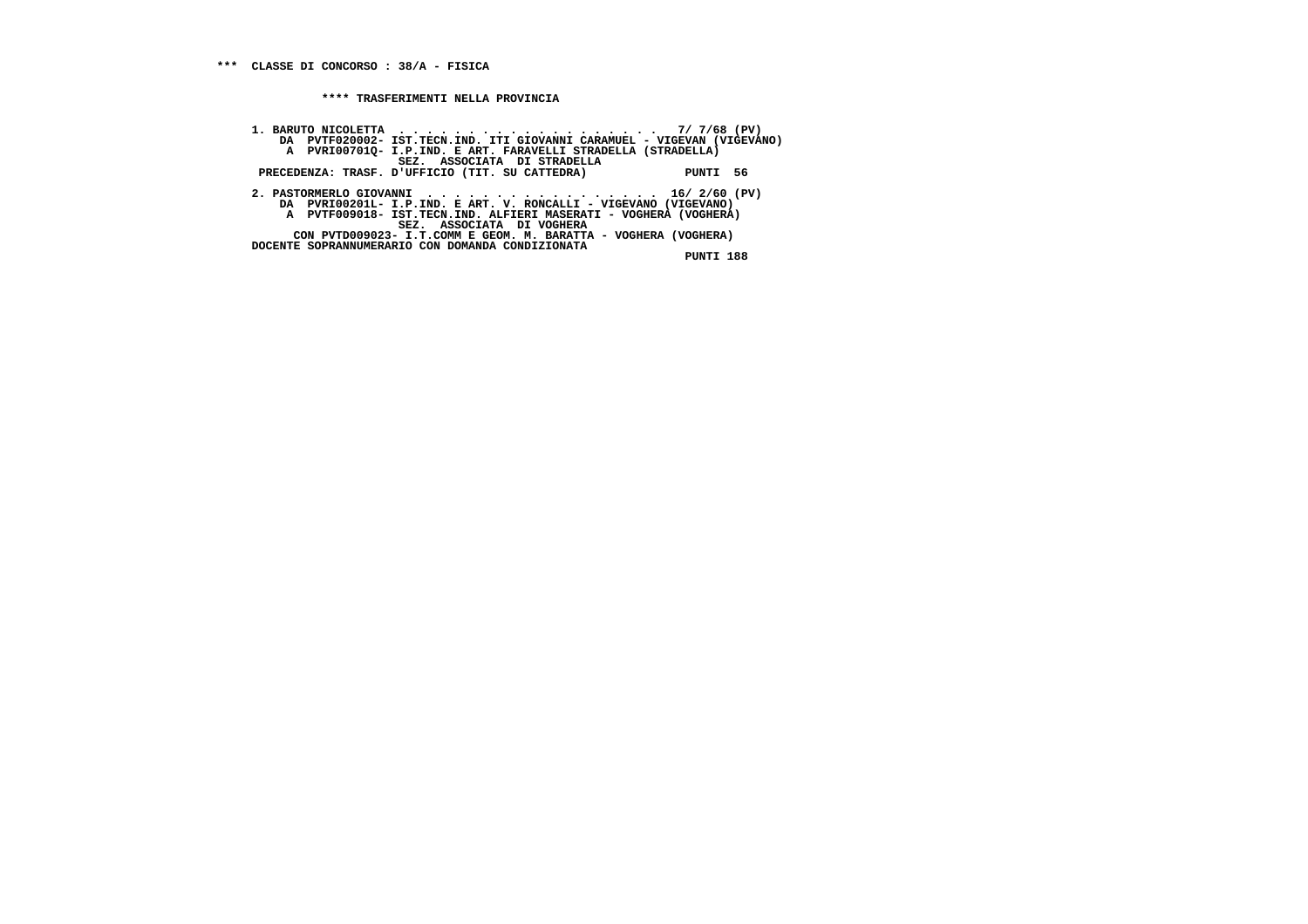**1. SPAMPINATO SABRINA . . . . . . . . . . . . . . . . . . 16/ 1/69 (NU) DA PVRC00801V- IST.PROF.SERV.COM. A. MARAGLIANO - VOGHERA (VOGHERA) A PVTD009023- I.T.COMM E GEOM. M. BARATTA - VOGHERA (VOGHERA) SEZ. ASSOCIATA DI VOGHERA**

 **PUNTI 32**

 **\*\*\*\* TRASFERIMENTI NELLA PROVINCIA**

 **1. PROVERA MARIA LUISA . . . . . . . . . . . . . . . . . . 21/ 6/58 (PV) DA PVSS000VM8- PROVINCIA DI PV A PVTD03000A- I.T.COMM E GEOM. L. CASALE - VIGEVANO (VIGEVANO) PUNTI 39**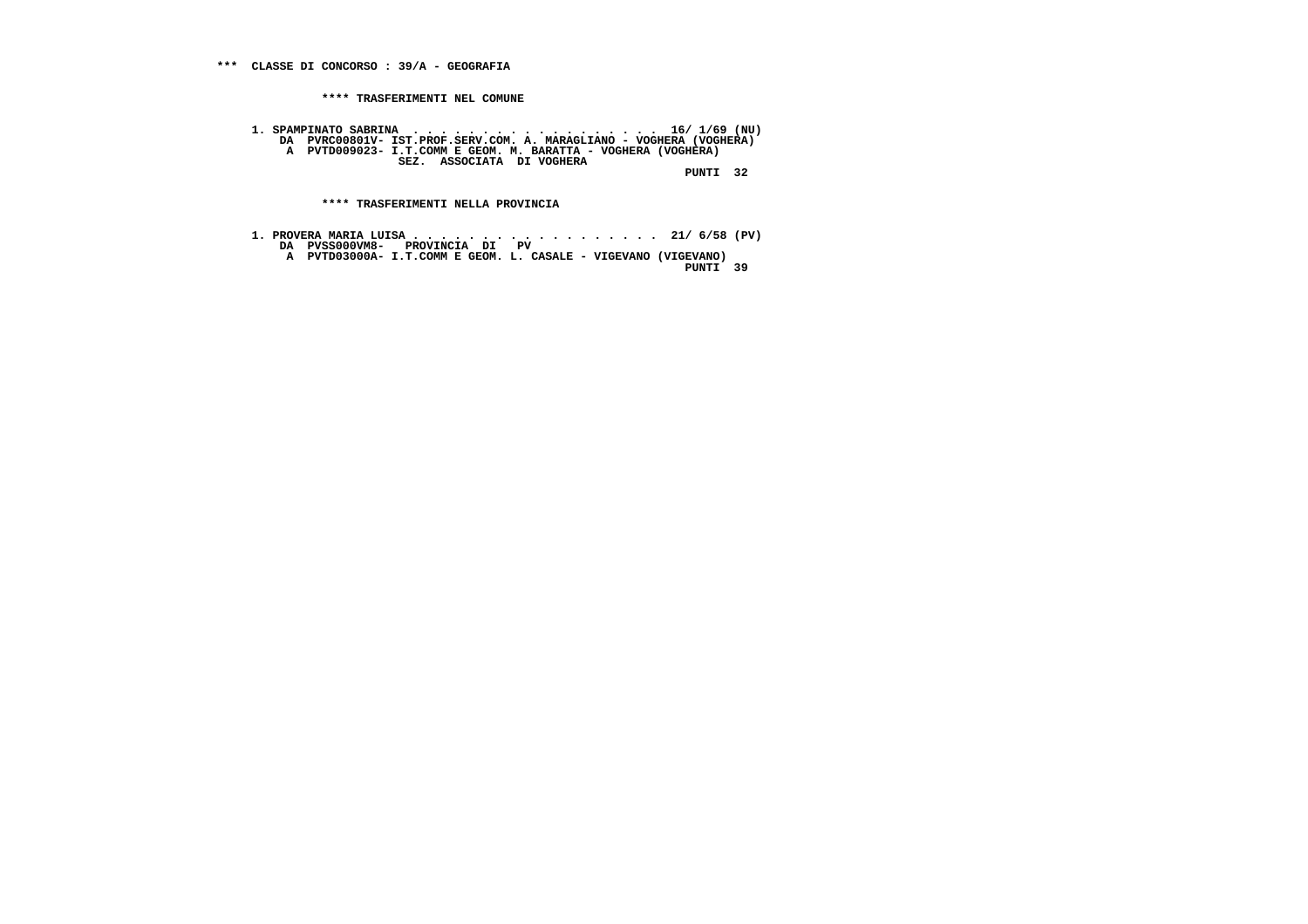- **1. FREGUGLIA LUIGI . . . . . . . . . . . . . . . . . . . . 11/11/73 (PV) DA PVTA01000P- IST.TECN.AGR. C. GALLINI VOGHERA (VOGHERA) A PVTF020002- IST.TECN.IND. ITI GIOVANNI CARAMUEL - VIGEVAN (VIGEVANO) PUNTI 44**
- **2. MARINO GIOVANNA . . . . . . . . . . . . . . . . . . . . 30/ 8/74 (ME) DA PVTF020002- IST.TECN.IND. ITI GIOVANNI CARAMUEL VIGEVAN (VIGEVANO) A PVTF01000B- IST.TECN.IND. G. CARDANO - PAVIA (PAVIA)**

 **PUNTI 18**

 **\*\*\*\* TRASFERIMENTI TRA PROVINCE DIVERSE**

 **1. CAPUANO ROSSANA . . . . . . . . . . . . . . . . . . . . 7/ 3/55 (SA) DA SATF10000X- IST.TECN.IND. "E. MATTEI" (EBOLI) A PVTL006022- IST.TEC.GEOMETRI ALESSANDRO VOLTA - PAVIA (PAVIA) SEZ. ASSOCIATA DI PAVIA PRECEDENZA: TRASF. INTERPROV. DA C.D.C. IN ESUBERO PUNTI 141**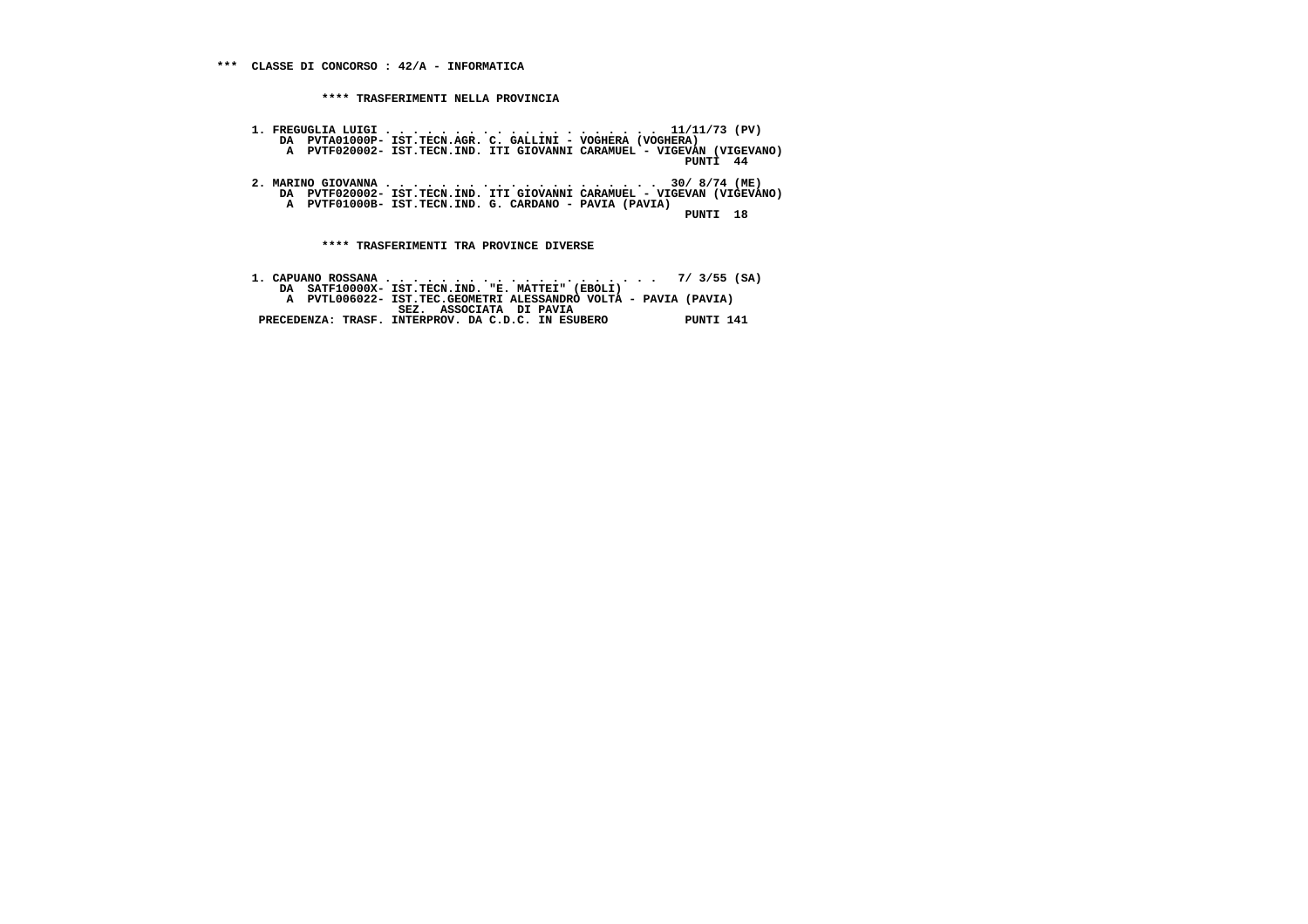**1. LATTANZIO MARIA STELLA . . . . . . . . . . . . . . . . 28/ 8/60 (PV) DA PVSS000XM6- DOTAZIONE ORGANICA PROVINCIALE A PVRI00201L- I.P.IND. E ART. V. RONCALLI - VIGEVANO (VIGEVANO) SEZ. ASSOCIATA DI VIGEVANO PRECEDENZA: TRASF. D'UFFICIO (TIT. SU D. O. P.) PUNTI 40 2. PANI RAFFAELLA . . . . . . . . . . . . . . . . . . . . 3/11/65 (PV) DA PVRI00201L- I.P.IND. E ART. V. RONCALLI - VIGEVANO (VIGEVANO) A PVTF01000B- IST.TECN.IND. G. CARDANO - PAVIA (PAVIA) PRECEDENZA: EX PERDENTE POSTO NEL COMUNE PUNTI 135 3. PRIOLO SERENELLA . . . . . . . . . . . . . . . . . . . 10/ 1/69 (PV) DA PVRI00701Q- I.P.IND. E ART. FARAVELLI STRADELLA (STRADELLA) A PVRI01000E- I.P.IND. E ART. IPSIA CREMONA - PAVIA (PAVIA)**PUNTI 50 **PRECEDENZA: EX PERDENTE POSTO NELLA SCUOLA 4. STELLA EZIO . . . . . . . . . . . . . . . . . . . . . . 6/ 5/60 (PV) DA PVSS000XM6- DOTAZIONE ORGANICA PROVINCIALE A PVRI00701Q- I.P.IND. E ART. FARAVELLI STRADELLA (STRADELLA) SEZ. ASSOCIATA DI STRADELLA PUNTI 24**

 **\*\*\*\* TRASFERIMENTI TRA PROVINCE DIVERSE**

- **1. VERCESI NICOLETTA . . . . . . . . . . . . . . . . . . . 13/12/67 (MI) DA PCRC001012- IS.PR.SERV.COM.TUR A. CASALI (CASTEL SAN GIOVANNI) A PVPC00701B- LIC. CLAS. LICEO SCIENTIFICO GOLGI - BRONI (BRONI)**
	- **SEZ. ASSOCIATA DI STRADELLA PUNTI 106**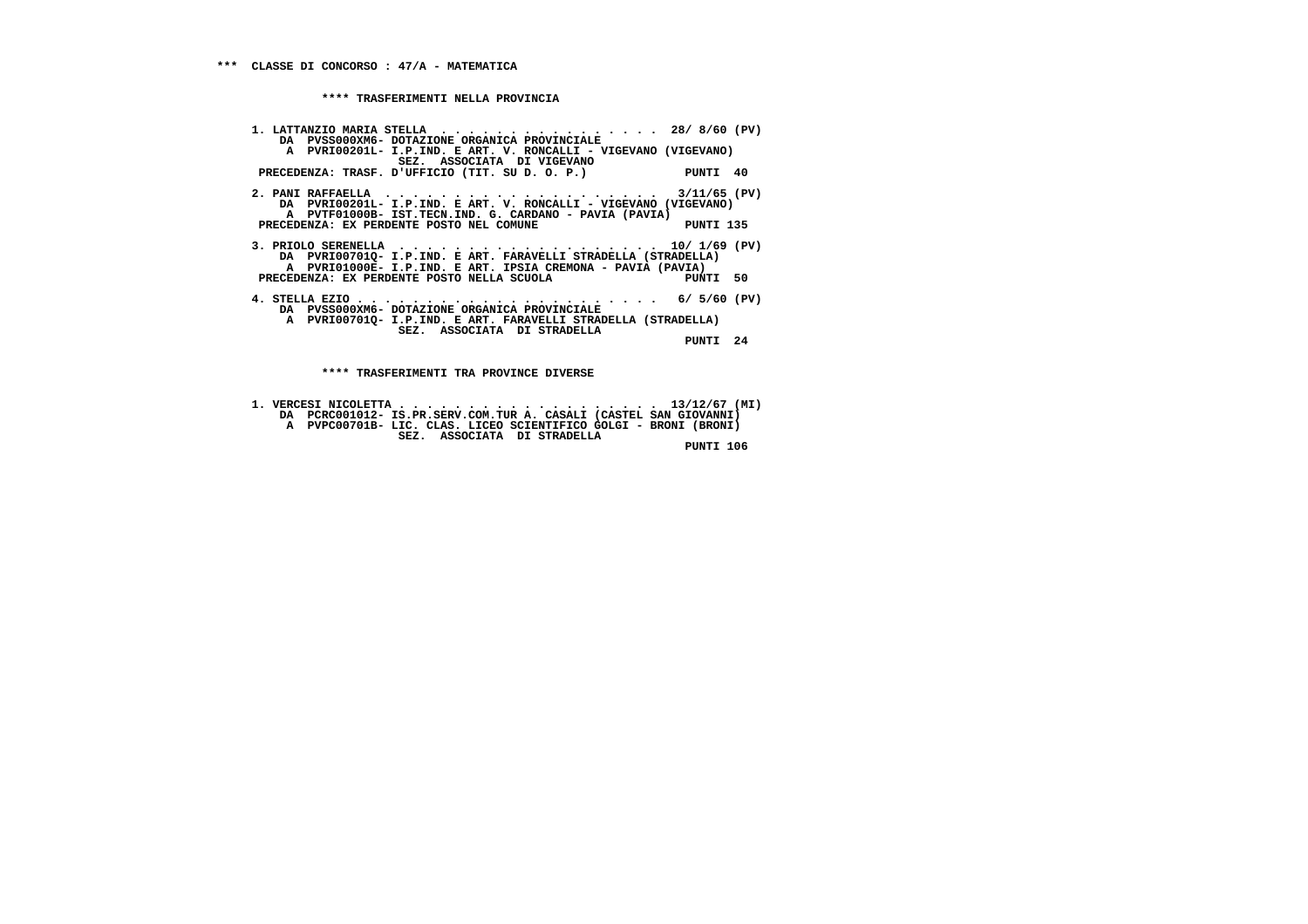**1. TOSINI MARIA GIOVANNA . . . . . . . . . . . . . . . . . 29/ 7/56 (PV) DA PVTD03002C- I.T.COMM E GEOM. L. CASALE - VIGEVANO (SEDE C (VIGEVANO) A PVTD00101B- IST.TECN.COMM. ITC LUIGI EINAUDI - MORTARA (MORTARA) SEZ. ASSOCIATA DI MORTARA DOCENTE SOPRANNUMERARIO CON DOMANDA CONDIZIONATA**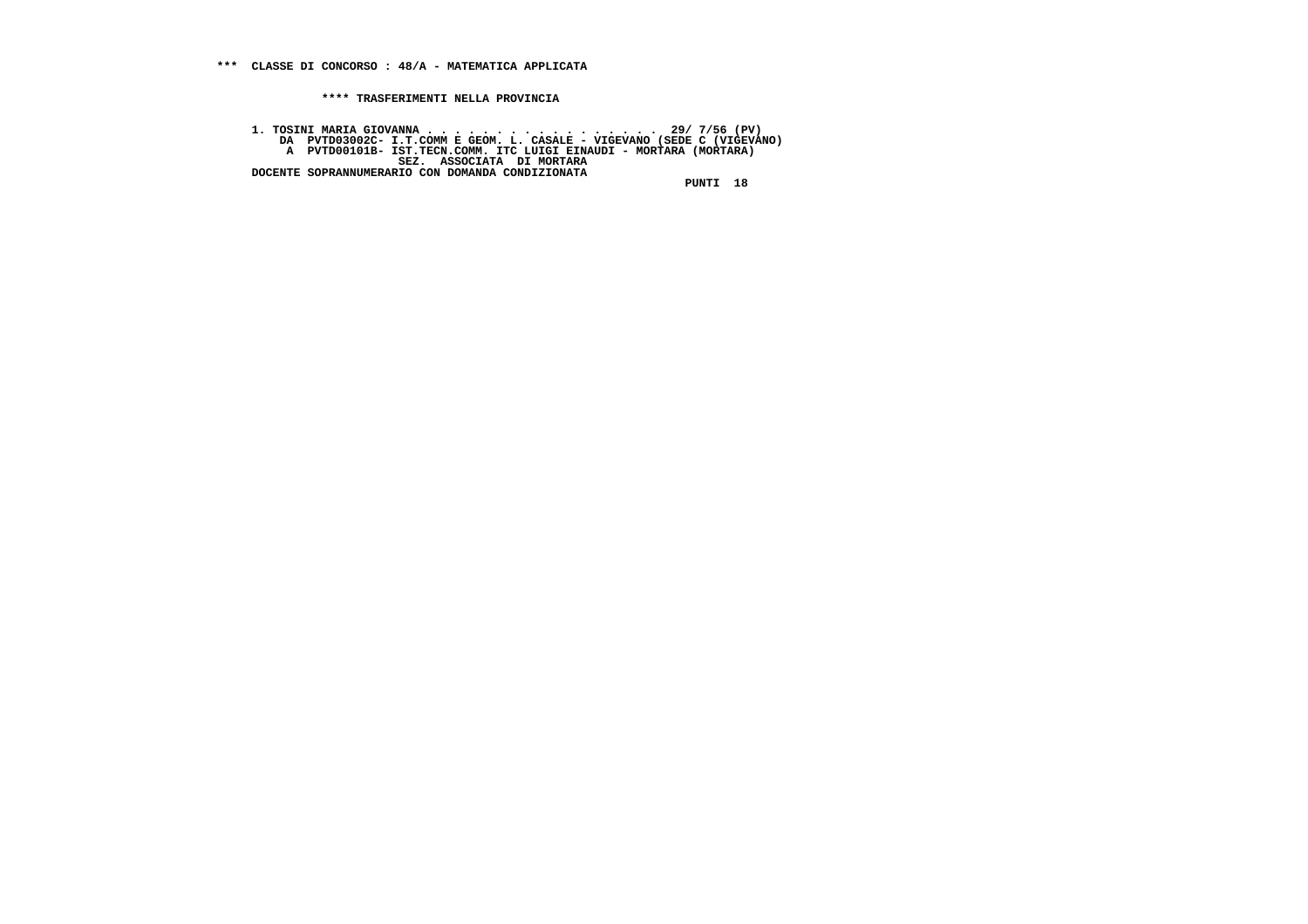|                       | 1. BIANCARDI ELENA MARIA 26/11/65 (BS)<br>DA PVPM01000A- IST. MAG. ADELAIDE CAIROLI (PAVIA)<br>A PVPS050000- LIC. SCIENT. NICOLO' COPERNICO - PAVIA (PAVIA)                                                                 |
|-----------------------|-----------------------------------------------------------------------------------------------------------------------------------------------------------------------------------------------------------------------------|
|                       | DOCENTE SOPRANNUMERARIO CON DOMANDA CONDIZIONATA<br>PUNTI 51                                                                                                                                                                |
|                       | 2. PERGOLINI FRANCESCA 8/ 6/65 (BG)<br>DA PVPS05000Q- LIC. SCIENT. NICOLO' COPERNICO - PAVIA (PAVIA)<br>A PVPS03000E- LIC. SCIENT. TARAMELLI - PAVIA (PAVIA)                                                                |
|                       | PUNTI 91                                                                                                                                                                                                                    |
|                       | **** TRASFERIMENTI NELLA PROVINCIA                                                                                                                                                                                          |
|                       | DA PVPC010006- LIC. CLAS. BENEDETTO CAIROLI - VIGEVANO (VIGEVANO)<br>A PVPS02000X- LIC. SCIENT. GALILEI - VOGHERA (VOGHERA)                                                                                                 |
|                       | PUNTI 68                                                                                                                                                                                                                    |
|                       | 2. POCHINTESTA BARBARA 18/12/68 (PV)<br>DA PVPC00701B- LIC. CLAS. LICEO SCIENTIFICO GOLGI - BRONI (BRONI)<br>A PVPS02000X- LIC. SCIENT. GALILEI - VOGHERA (VOGHERA)<br>PUNTI 40                                             |
|                       | **** TRASFERIMENTI TRA PROVINCE DIVERSE                                                                                                                                                                                     |
|                       | DA MIPC01000C- LIC. CLAS. MANZONI (MILANO)                                                                                                                                                                                  |
|                       | A PVPC010006- LIC. CLAS. BENEDETTO CAIROLI - VIGEVANO (VIGEVANO)<br>PUNTI 88                                                                                                                                                |
|                       | **** PASSAGGI DI CATTEDRA                                                                                                                                                                                                   |
|                       | 1. FERRARI MARIA ELISABETTA  14/9/63 (PV)<br>DA PVRI00803N- I.P.IND. E ART. CALVI - SANNAZZARO DE' BURGON (SANNAZZARO DE<br>A PVPC00701B- LIC. CLAS. LICEO SCIENTIFICO GOLGI - BRONI (BRONI)<br>SEZ. ASSOCIATA DI STRADELLA |
| DA 34/A - ELETTRONICA |                                                                                                                                                                                                                             |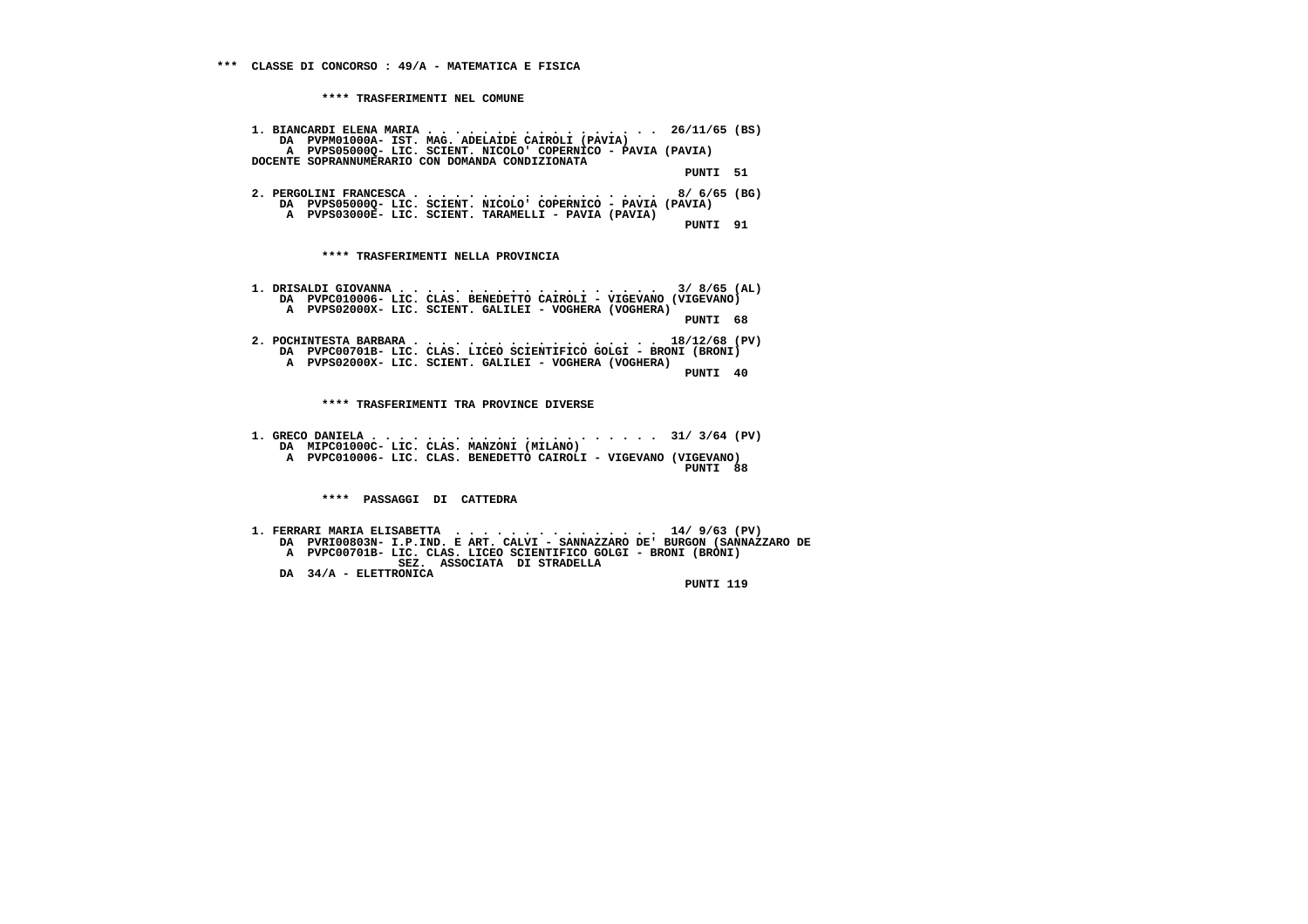**CL. CONC.: 49/A - MATEMATICA E FISICA**

 **\*\*\* PASSAGGI DI CATTEDRA \*\*\***

 **2. MALASPINA ROBERTA . . . . . . . . . . . . . . . . . . . 22/ 9/68 (PV) DA PVPC00701B- LIC. CLAS. LICEO SCIENTIFICO GOLGI - BRONI (BRONI) A PVPS03000E- LIC. SCIENT. TARAMELLI - PAVIA (PAVIA) CON PVPS05000Q- LIC. SCIENT. NICOLO' COPERNICO - PAVIA (PAVIA) DA 47/A - MATEMATICA PRECEDENZA: PASSAGGIO CATTEDRA PROV. UTIL. SU C.D.C. PUNTI 107**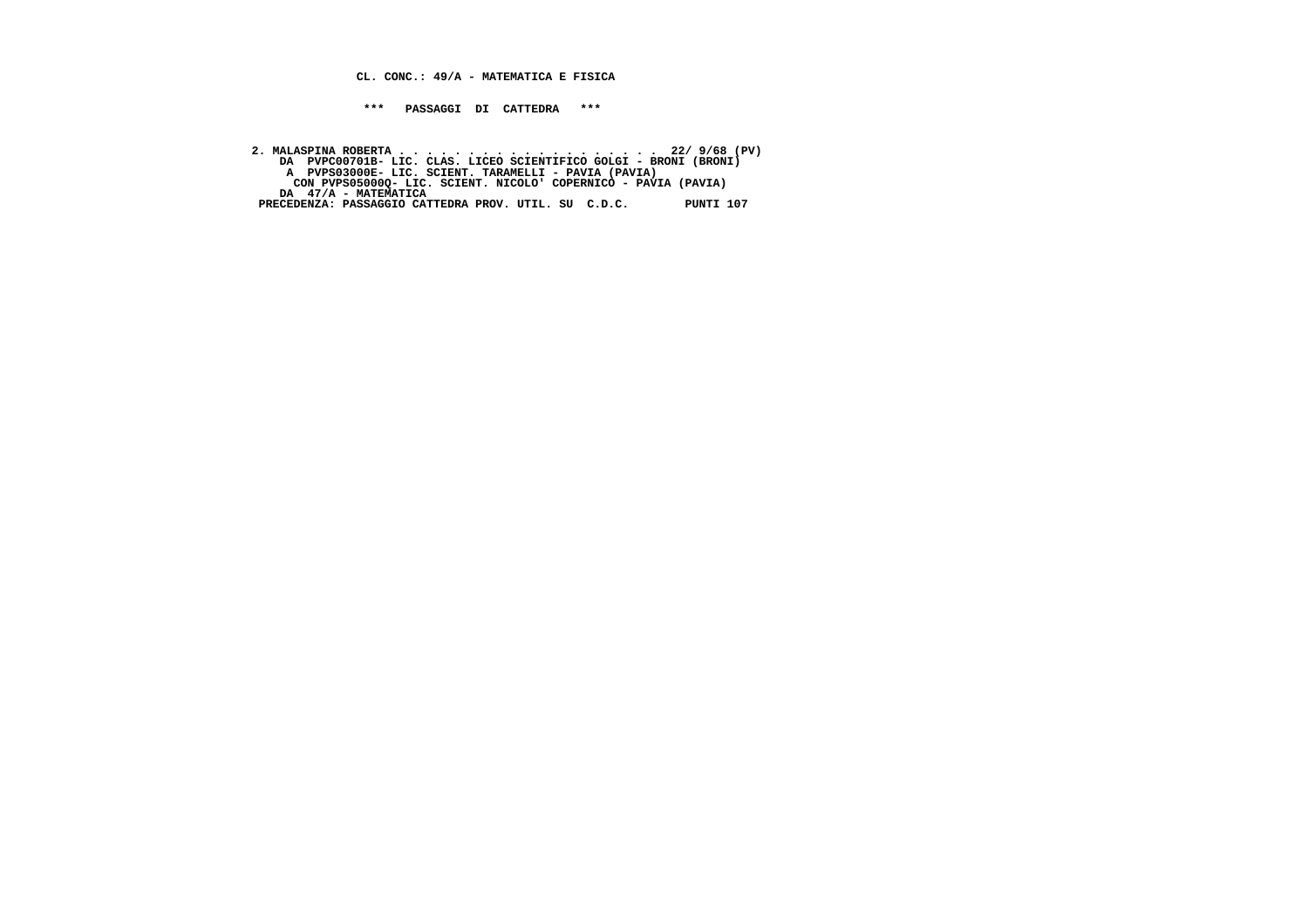**1. BOTTI LUISA . . . . . . . . . . . . . . . . . . . . . . 26/ 9/54 (PV) DA PVRC00801V- IST.PROF.SERV.COM. A. MARAGLIANO - VOGHERA (VOGHERA) A PVTA01000P- IST.TECN.AGR. C. GALLINI - VOGHERA (VOGHERA) PUNTI 208 2. GASPERO LORENZO . . . . . . . . . . . . . . . . . . . . 25/11/67 (PV) DA PVTD03002C- I.T.COMM E GEOM. L. CASALE - VIGEVANO (SEDE C (VIGEVANO) A PVTD03000A- I.T.COMM E GEOM. L. CASALE - VIGEVANO (VIGEVANO) DOCENTE SOPRANNUMERARIO CON DOMANDA CONDIZIONATA PUNTI 62 3. SCOZ ROBERTO . . . . . . . . . . . . . . . . . . . . . 5/ 8/61 (PV) DA PVRI01000E- I.P.IND. E ART. IPSIA CREMONA - PAVIA (PAVIA) A PVTF01000B- IST.TECN.IND. G. CARDANO - PAVIA (PAVIA) PUNTI 161 4. SIMONETTA GIOVANNA . . . . . . . . . . . . . . . . . . 5/ 6/66 (PV) DA PVRC002508- IS.PR.SERV.COM.TUR F. CASTOLDI - VIGEVANO COR (VIGEVANO) A PVTF020002- IST.TECN.IND. ITI GIOVANNI CARAMUEL - VIGEVAN (VIGEVANO) PRECEDENZA: EX PERDENTE POSTO NELLA SCUOLA PUNTI 41 5. SPAIRANI MARIA GRAZIA . . . . . . . . . . . . . . . . . 27/ 9/62 (PV) DA PVRC01000T- IST.PROF.SERV.COM. IPSCT L.COSSA (PAVIA) A PVTD010005- IST.TECN.COMM. ITC BORDONI - PAVIA (PAVIA) PUNTI 54 \*\*\*\* TRASFERIMENTI NELLA PROVINCIA 1. CICERI GIOVANNA . . . . . . . . . . . . . . . . . . . . 16/ 7/68 (PV) DA PVRA02000D- IST.PROF.AGR.AMB. CIRO POLLINI - MORTARA (MORTARA) A PVTF01000B- IST.TECN.IND. G. CARDANO - PAVIA (PAVIA)**

- **PRECEDENZA: EX PERDENTE POSTO NEL COMUNE PUNTI 62 2. COTTA FEDERICA . . . . . . . . . . . . . . . . . . . . 20/ 1/71 (PV) DA PVSS000XM6- DOTAZIONE ORGANICA PROVINCIALE**
- **A PVRA02000D- IST.PROF.AGR.AMB. CIRO POLLINI MORTARA (MORTARA) PUNTI 31**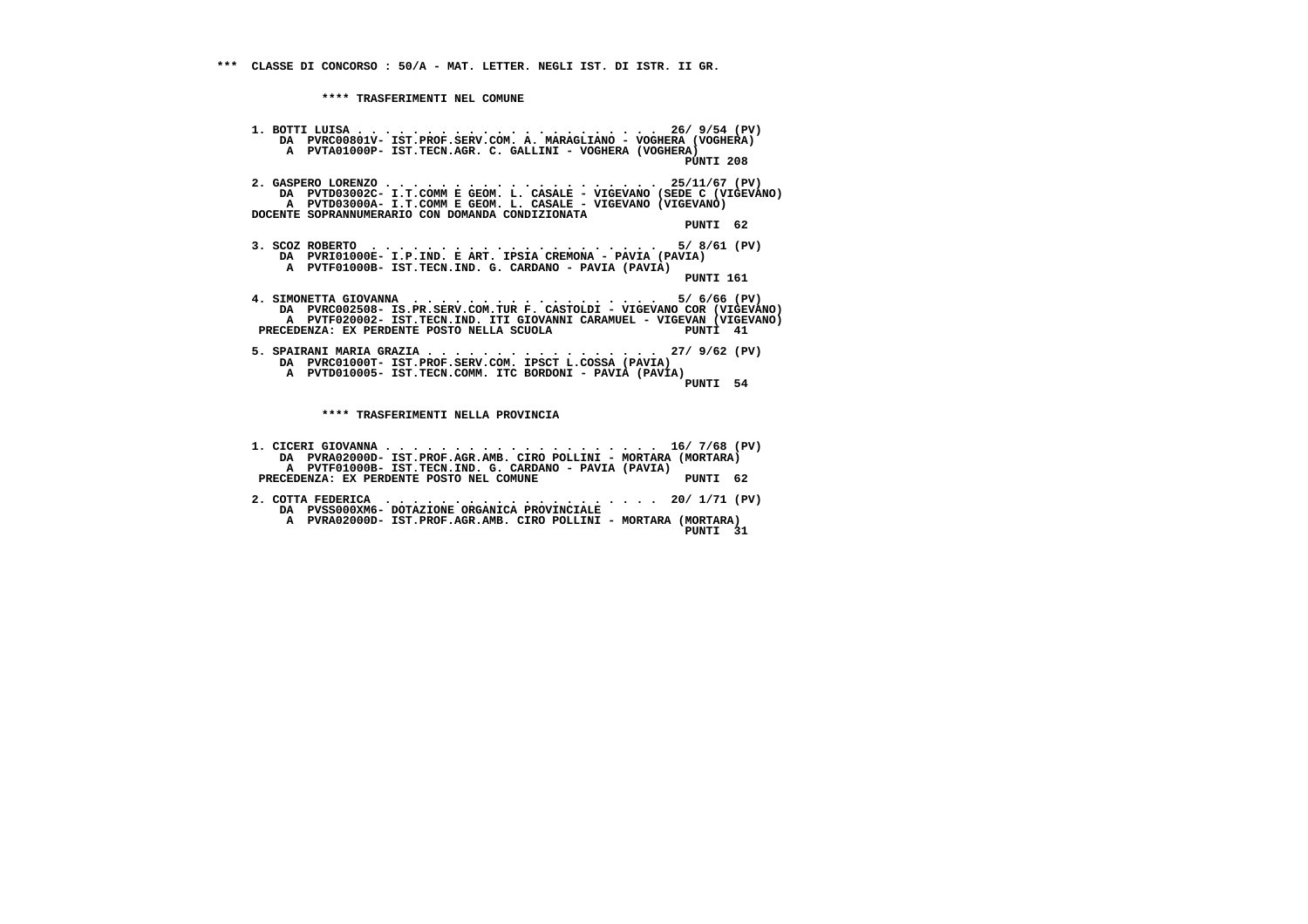**CL. CONC.: 50/A - MAT. LETTER. NEGLI IST. DI ISTR. II GR.**

 **\*\*\* TRASFERIMENTI \*\*\***

 **3. PELIZZOLI MONICA . . . . . . . . . . . . . . . . . . . 18/ 3/60 (PV) DA PVRA02000D- IST.PROF.AGR.AMB. CIRO POLLINI - MORTARA (MORTARA) A PVRC01000T- IST.PROF.SERV.COM. IPSCT L.COSSA (PAVIA) PRECEDENZA: EX PERDENTE POSTO NELLA SCUOLA PUNTI 42 4. PESCARA ANNA LUCIA . . . . . . . . . . . . . . . . . . 18/ 6/66 (FG) DA PVSS000DM1- DOTAZIONE ORGANICA DI SOSTEGNO AREA DISCIPLINARE UMANISTICA-LINGUISTICA-MUSICALE A PVRI01000E- I.P.IND. E ART. IPSIA CREMONA - PAVIA (PAVIA) PUNTI 54 5. ROMANO NADIA . . . . . . . . . . . . . . . . . . . . . 18/ 2/54 (PV) DA PVRA02000D- IST.PROF.AGR.AMB. CIRO POLLINI - MORTARA (MORTARA) A PVRC00801V- IST.PROF.SERV.COM. A. MARAGLIANO - VOGHERA (VOGHERA) SEZ. ASSOCIATA DI VOGHERA PRECEDENZA: EX PERDENTE POSTO NELLA SCUOLA PUNTI 146 6. SEBASTIANI GIANLUCA . . . . . . . . . . . . . . . . . . 5/12/74 (AP) DA PVSS000XM6- DOTAZIONE ORGANICA PROVINCIALE A PVTF01000B- IST.TECN.IND. G. CARDANO - PAVIA (PAVIA) PUNTI 26 \*\*\*\* TRASFERIMENTI TRA PROVINCE DIVERSE**

- **1. MONTINARI ELENA . . . . . . . . . . . . . . . . . . . . 6/ 2/59 (MI) DA LORC01000Q- IS.PR.SERV.COM.TUR IPSCT L.EINAUDI (LODI) A PVRC01000T- IST.PROF.SERV.COM. IPSCT L.COSSA (PAVIA) PUNTI 200**
- **2. PALTINERI SILVIA . . . . . . . . . . . . . . . . . . . 11/ 9/74 (PV) DA VRPM00801N- IST. MAG. GUARINO VERONESE (SAN BONIFACIO) A PVRI01000E- I.P.IND. E ART. IPSIA CREMONA - PAVIA (PAVIA) PUNTI 58**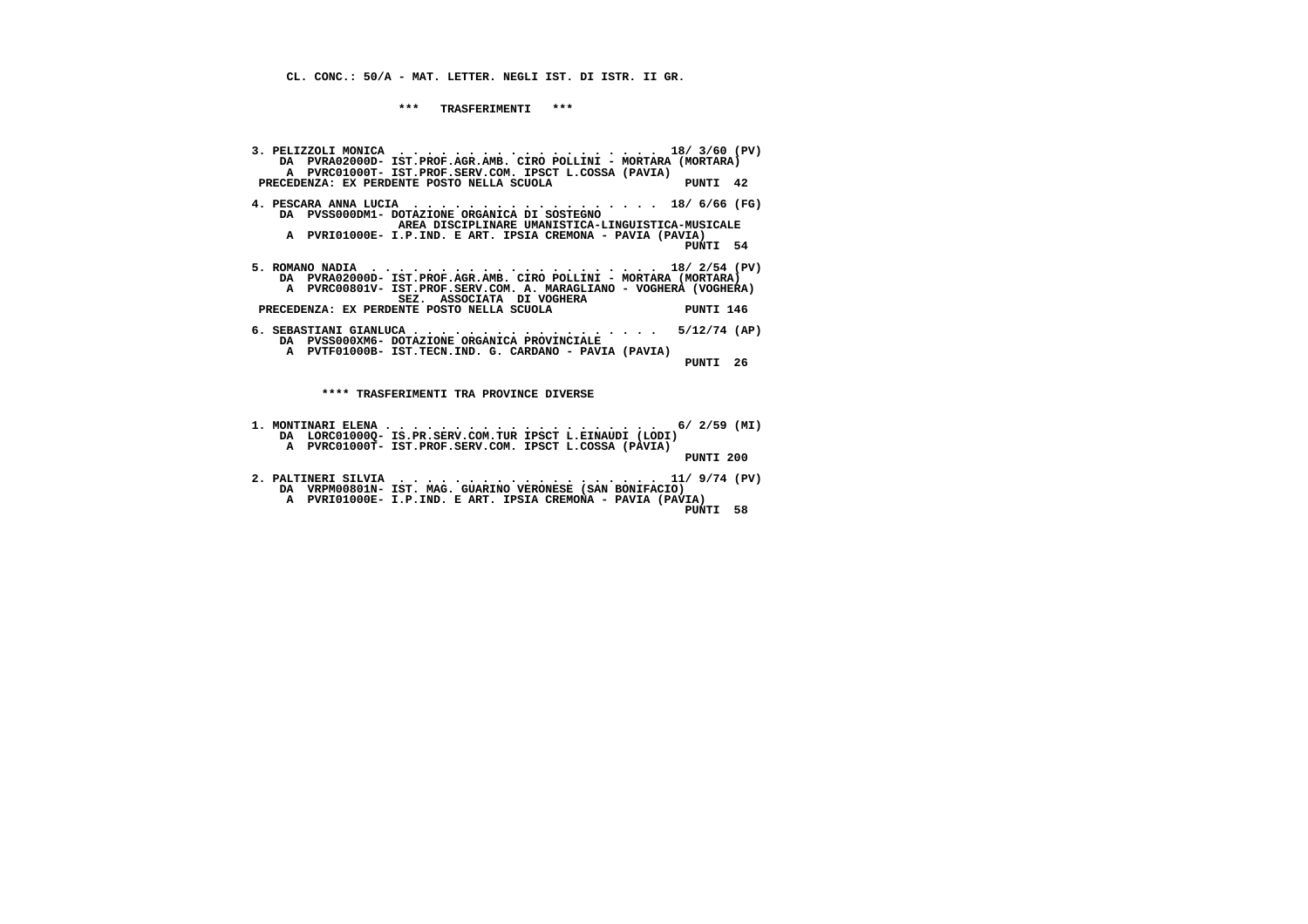**CL. CONC.: 50/A - MAT. LETTER. NEGLI IST. DI ISTR. II GR.**

 **\*\*\* TRASFERIMENTI \*\*\***

 **3. SACCHI BARBARA . . . . . . . . . . . . . . . . . . . . 8/12/70 (PV) DA LOTA01000L- IST.TECN.AGR. I.T.A."A. TOSI" (CODOGNO) A PVTF00701L- IST.TECN.IND. FARAVELLI STRADELLA (STRADELLA) SEZ. ASSOCIATA DI STRADELLA PUNTI 98**

 **\*\*\*\* PASSAGGI DI RUOLO**

| DA PVMM814014 - SC. MED. A.NEGRI - BELGIOIOSO (BELGIOIOSO)  |          |  |
|-------------------------------------------------------------|----------|--|
| A PVRC01000T- IST.PROF.SERV.COM. IPSCT L.COSSA (PAVIA)      |          |  |
| DA SCUOLA SECONDARIA DI PRIMO GRADO                         |          |  |
|                                                             | PUNTI 92 |  |
|                                                             |          |  |
| 2. POLI PAOLA GIOVANNA 7/ 1/67 (PV)                         |          |  |
| DA MIMM666008 - SC. MED. ARCADIA - PERTINI (MILANO)         |          |  |
| A PVRI01000E- I.P.IND. E ART. IPSIA CREMONA - PAVIA (PAVIA) |          |  |
| DA SCUOLA SECONDARIA DI PRIMO GRADO                         |          |  |
|                                                             | PUNTI    |  |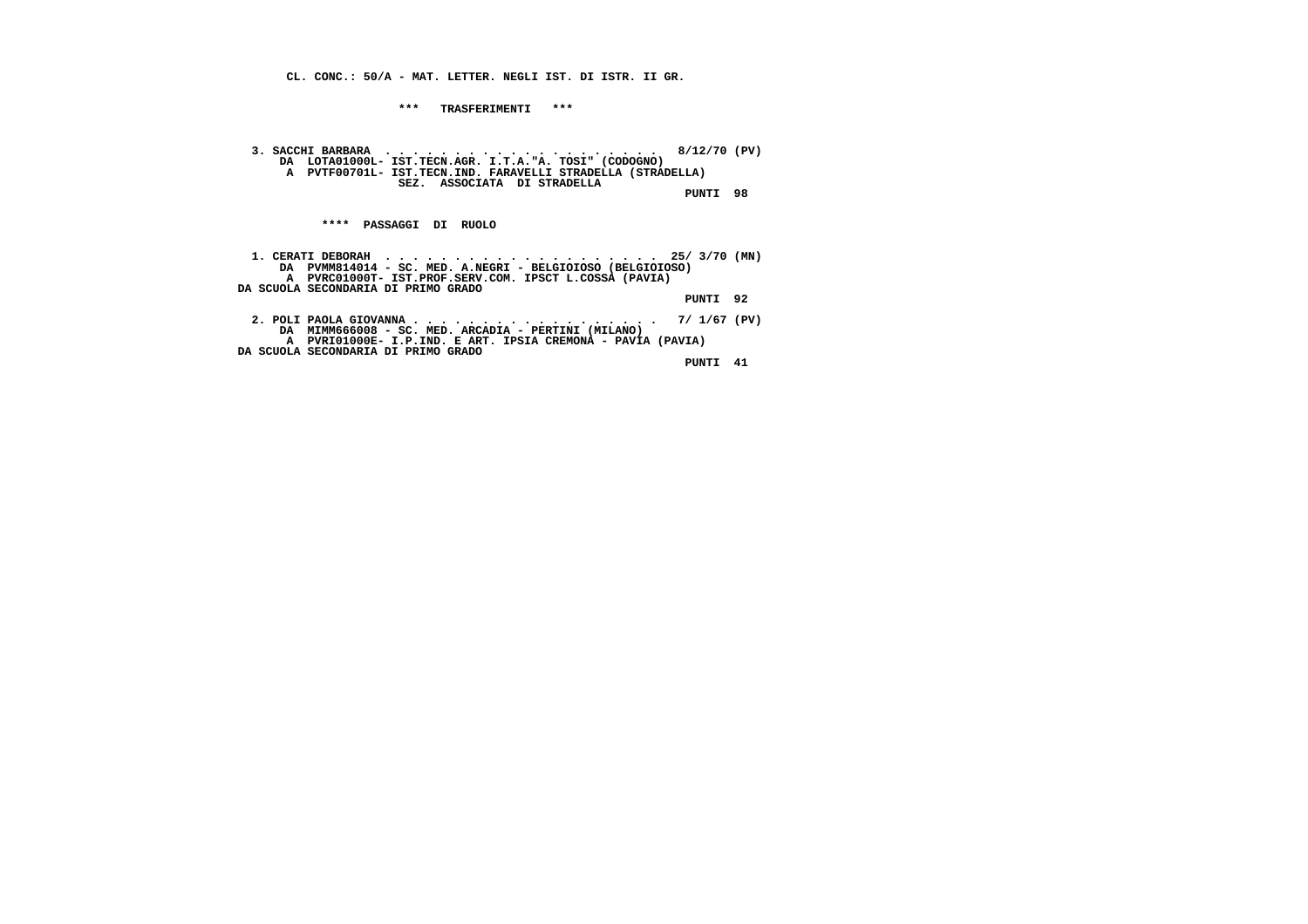**\*\*\* CLASSE DI CONCORSO : 51/A - MAT. LETTER. E LAT.NEI LICEI E IST. MAGIS.**

 **\*\*\*\* TRASFERIMENTI NEL COMUNE**

| DA PVPS050000- LIC. SCIENT. NICOLO COPERNICO - PAVIA (PAVIA)<br>A PVPM01000A- IST. MAG. ADELAIDE CAIROLI (PAVIA)<br>DOCENTE SOPRANNUMERARIO CON DOMANDA CONDIZIONATA                                    |           |  |
|---------------------------------------------------------------------------------------------------------------------------------------------------------------------------------------------------------|-----------|--|
|                                                                                                                                                                                                         | PUNTI 75  |  |
| 2. DAL CASON FRANCESCA 1/ 1/58 (SO)<br>DA PVPS03000E-LIC. SCIENT. TARAMELLI - PAVIA (PAVIA)<br>A PVPC03000B- LIC. CLAS. UGO FOSCOLO - PAVIA (PAVIA)<br>DOCENTE SOPRANNUMERARIO CON DOMANDA CONDIZIONATA |           |  |
| **** TRASFERIMENTI NELLA PROVINCIA                                                                                                                                                                      | PUNTI 102 |  |

 **1. BIO MONICA . . . . . . . . . . . . . . . . . . . . . . 19/10/65 (PV) DA PVPC00701B- LIC. CLAS. LICEO SCIENTIFICO GOLGI - BRONI (BRONI) A PVPC010006- LIC. CLAS. BENEDETTO CAIROLI - VIGEVANO (VIGEVANO) PUNTI 12 2. TOGNIN DANIELA . . . . . . . . . . . . . . . . . . . . 4/ 7/52 (RO) DA PVPS02000X- LIC. SCIENT. GALILEI - VOGHERA (VOGHERA) A PVPM01000A- IST. MAG. ADELAIDE CAIROLI (PAVIA)PRECEDENZA: PREVISTA DAL C.C.N.I.** PUNTI 161

 **\*\*\*\* TRASFERIMENTI TRA PROVINCE DIVERSE**

 **1. GORRINI MARIA ELENA . . . . . . . . . . . . . . . . . . 18/ 9/73 (PV) DA SRPS04000D- LIC. SCIENT. L. EINAUDI (SIRACUSA) A PVPC00701B- LIC. CLAS. LICEO SCIENTIFICO GOLGI - BRONI (BRONI) SEZ. ASSOCIATA DI STRADELLA PRECEDENZA: TRASF. INTERPROV. DA C.D.C. IN ESUBERO PUNTI 82**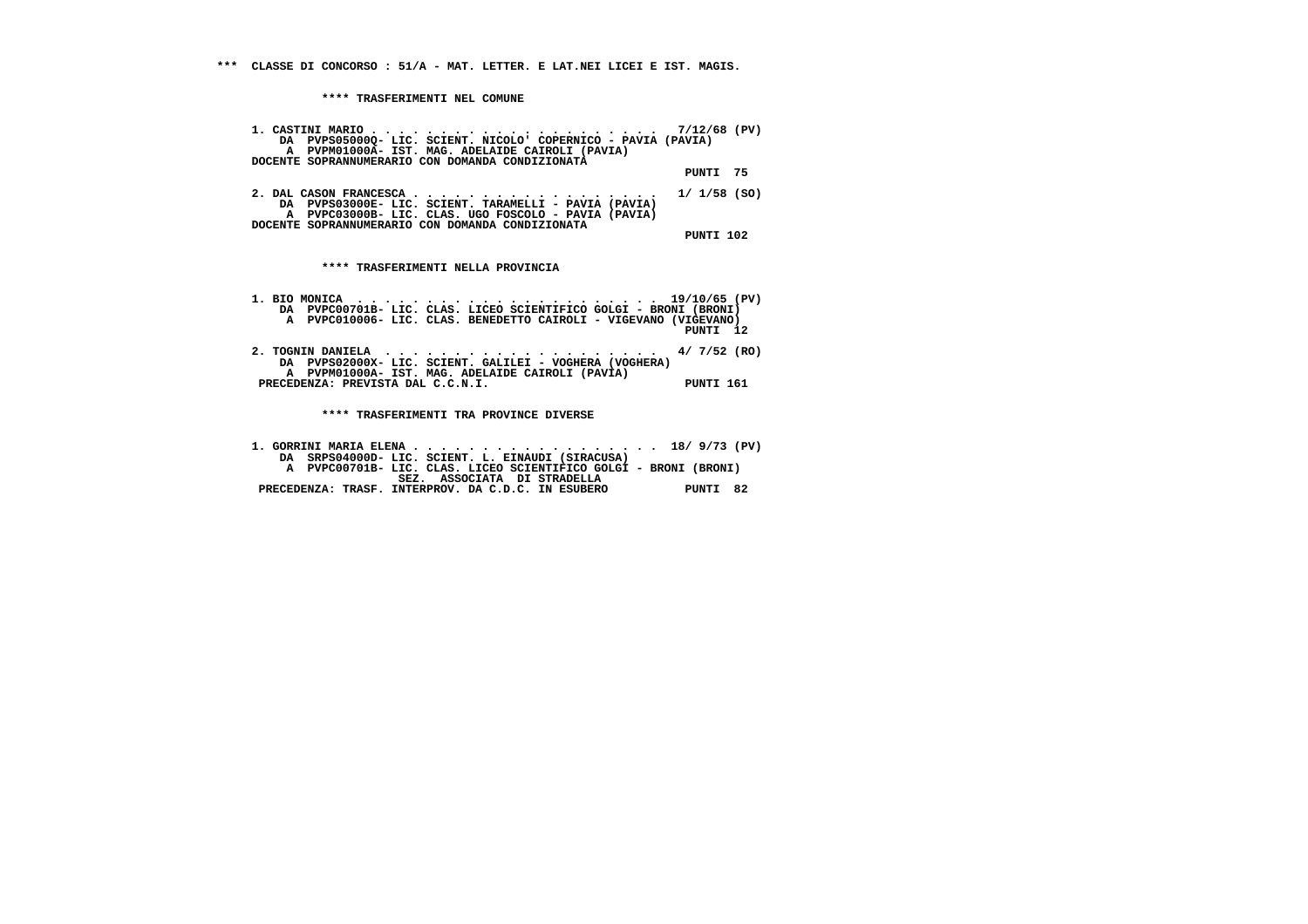**CL. CONC.: 51/A - MAT. LETTER. E LAT.NEI LICEI E IST. MAGIS.**

 **\*\*\* TRASFERIMENTI \*\*\***

 **2. TAGLIAFERRI LOREDANA . . . . . . . . . . . . . . . . . 1/ 6/54 (PV) DA TNPS02000D- LIC. SCIENT. "LEONARDO DA VINCI" - TRENTO (TRENTO) A PVPS02000X- LIC. SCIENT. GALILEI - VOGHERA (VOGHERA) PRECEDENZA: PREVISTA DAL C.C.N.I. PUNTI 187**

 **\*\*\*\* PASSAGGI DI CATTEDRA**

| DA PVTD00701A- I.T.COMM E GEOM. FARAVELLI - STRADELLA (STRADELLA)           |                             |          |
|-----------------------------------------------------------------------------|-----------------------------|----------|
| A PVPC00701B- LIC. CLAS. LICEO SCIENTIFICO GOLGI - BRONI (BRONI)            |                             |          |
|                                                                             | SEZ. ASSOCIATA DI STRADELLA |          |
| DA 50/A - MAT. LETTER. NEGLI IST. DI ISTR. II GR.                           |                             |          |
|                                                                             |                             | PUNTI 61 |
|                                                                             |                             |          |
| 2. LAZZE' NADIA MARIA 14/8/66 (PV)                                          |                             |          |
| DA PVRC01001V- IS.PR.SERV.COM.TUR IST. PROF.LE COMM. TUR. - (CASORATE PRIMO |                             |          |
| A PVPM01000A- IST. MAG. ADELAIDE CAIROLI (PAVIA)                            |                             |          |
| DA 50/A - MAT. LETTER. NEGLI IST. DI ISTR. II GR.                           |                             |          |
| PRECEDENZA: PASSAGGIO CATTEDRA PROV. UTIL. SU C.D.C.                        |                             | PUNTI    |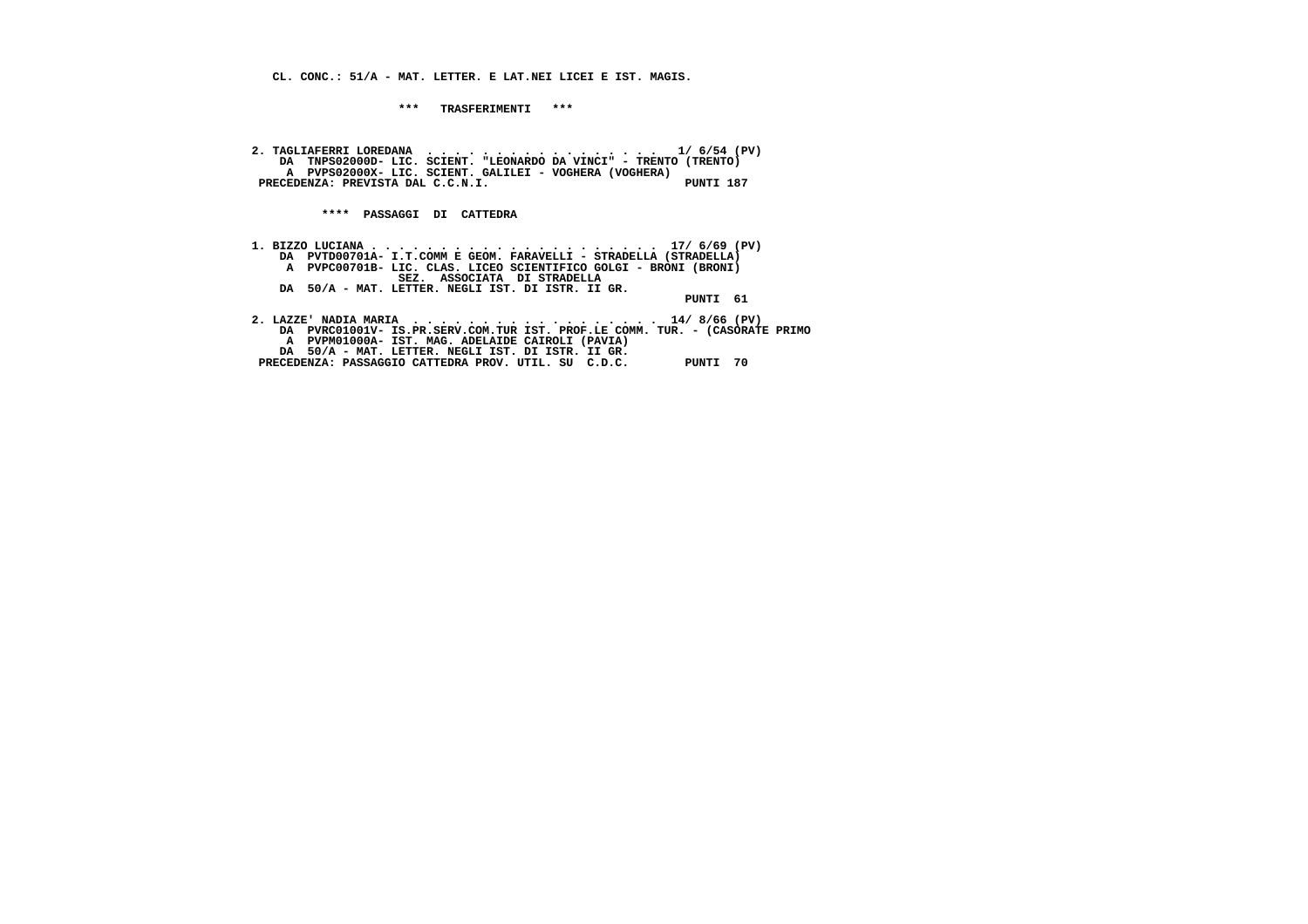**\*\*\* CLASSE DI CONCORSO : 52/A - MAT. LETTER., LAT. E GRECO NEL LIC. CLASS.**

 **\*\*\*\* TRASFERIMENTI NELLA PROVINCIA**

 **1. UBICINI MARTA . . . . . . . . . . . . . . . . . . . . . 14/ 5/66 (MI) DA PVPS02000X- LIC. SCIENT. GALILEI - VOGHERA (VOGHERA) A PVSS000XM6- DOTAZIONE ORGANICA PROVINCIALE PRECEDENZA: TRASF. D'UFFICIO (TIT. SU CATTEDRA) PUNTI 65**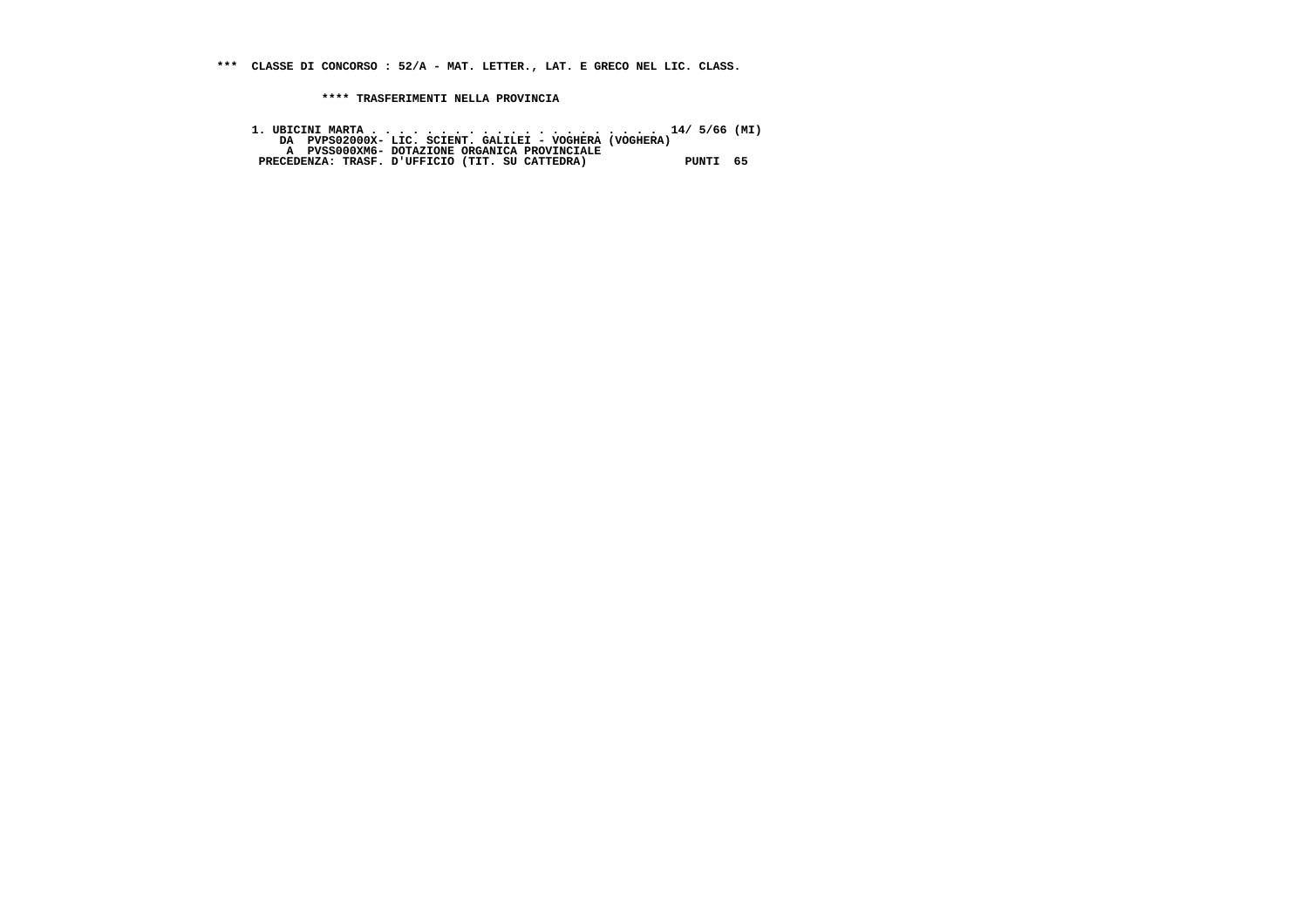**1. TAVERNA ALESSANDRA . . . . . . . . . . . . . . . . . . 29/ 4/76 (PV) DA PVSS000XM6- DOTAZIONE ORGANICA PROVINCIALE A PVRC01000T- IST.PROF.SERV.COM. IPSCT L.COSSA (PAVIA)**PRECEDENZA: EX PERDENTE POSTO NELLA SCUOLA PUNTI 16

 **\*\*\*\* TRASFERIMENTI TRA PROVINCE DIVERSE**

 **1. BORGHI MARIA . . . . . . . . . . . . . . . . . . . . . 8/ 6/73 (RC) DA MIRH038016- I.P.SERV.ALB.TUR. "G. BRERA " (MILANO) A PVRA02000D- IST.PROF.AGR.AMB. CIRO POLLINI - MORTARA (MORTARA) PUNTI 45**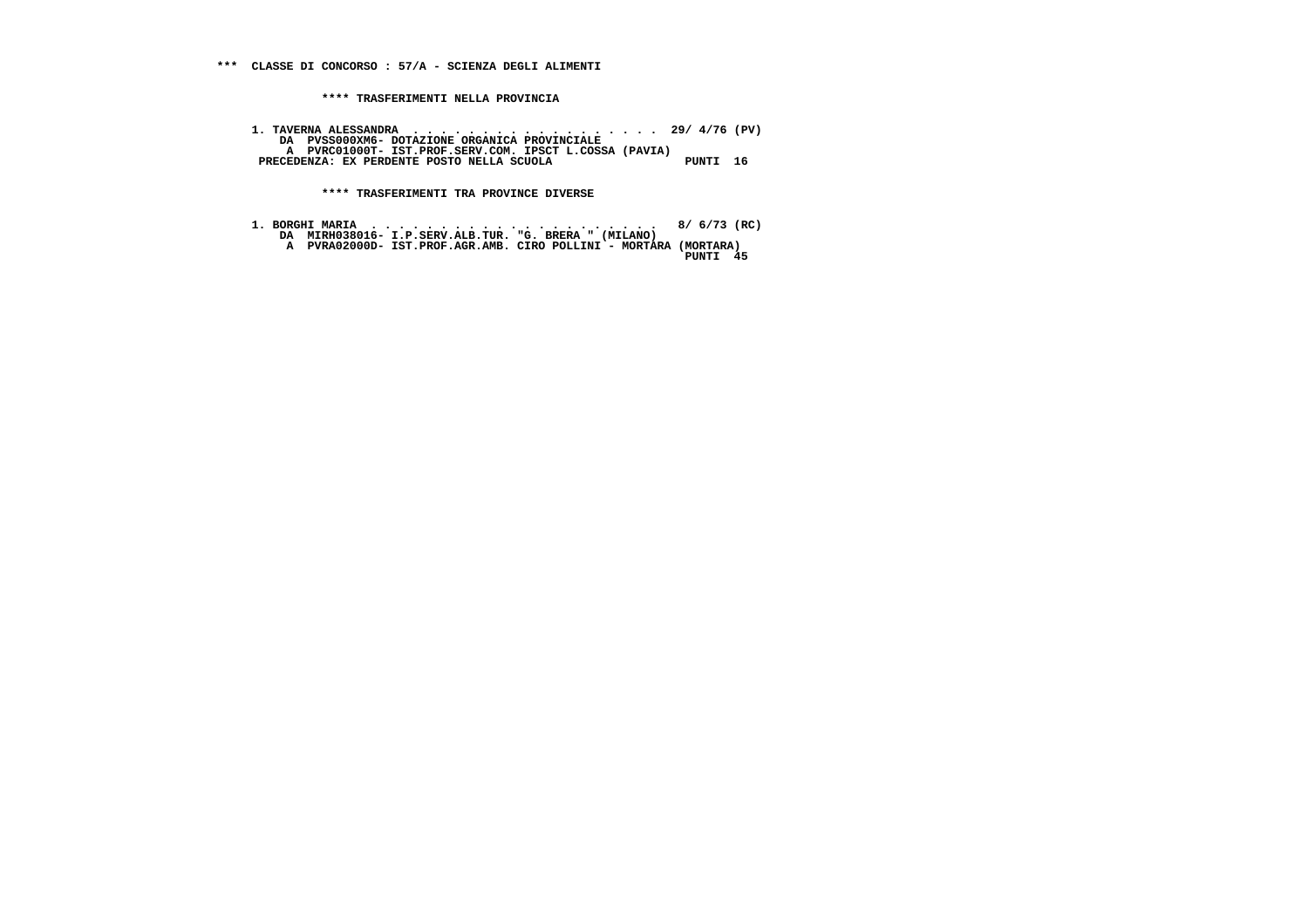**\*\*\* CLASSE DI CONCORSO : 58/A - SCIENZE,MECC.AGR.,COST.RUR. E TEC.GEST.AZ.**

 **\*\*\*\* TRASFERIMENTI NELLA PROVINCIA**

1. MONTAGNA GRAZIELLA<br>DA PVSSOOOXM6- DOTAZIONE ORGANICA PROVINCIALE<br>A PVTAOIOOOP- IST.TECN.AGR. C. GALLINI - VOGHERA (VOGHERA)<br>PRECEDENZA: EX PERDENTE POSTO NELLA SCUOLA<br>PRECEDENZA: EX PERDENTE POSTO NELLA SCUOLA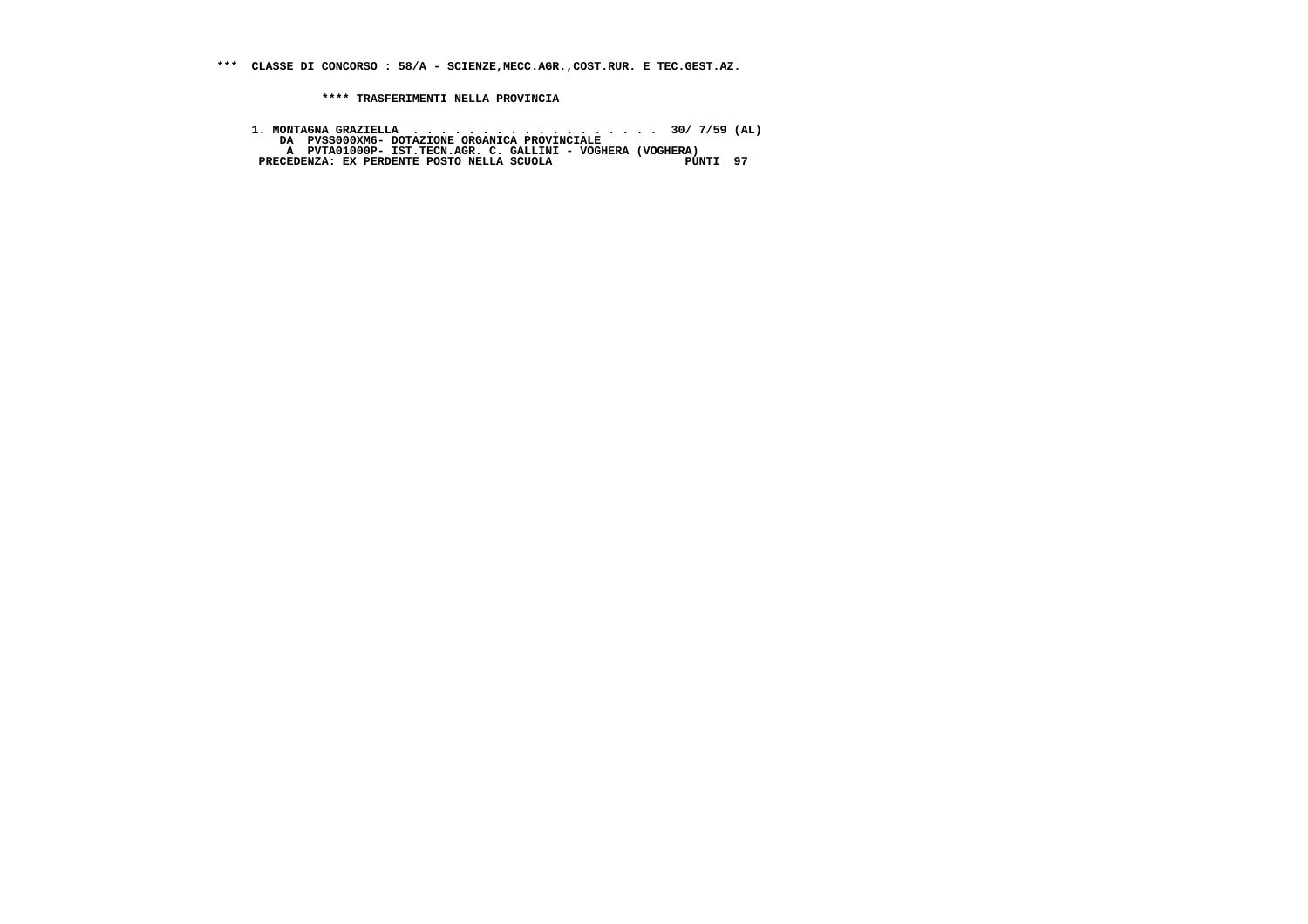**1. CAVAGNA PIETRO . . . . . . . . . . . . . . . . . . . . 2/11/64 (PV) DA PVTA01000P- IST.TECN.AGR. C. GALLINI - VOGHERA (VOGHERA) A PVPS02000X- LIC. SCIENT. GALILEI - VOGHERA (VOGHERA) PUNTI 146 2. DUMINUCO PAOLO . . . . . . . . . . . . . . . . . . . . 28/ 9/61 (VC) DA PVRC00201X- IS.PR.SERV.COM.TUR F. CASTOLDI - VIGEVANO (VIGEVANO) A PVTF020002- IST.TECN.IND. ITI GIOVANNI CARAMUEL - VIGEVAN (VIGEVANO) PRECEDENZA: TRASFERITO D'UFFICIO NEL COMUNE PUNTI 60 3. RIBONI ROSA . . . . . . . . . . . . . . . . . . . . . . 17/ 5/57 (PV) DA PVTL006022- IST.TEC.GEOMETRI ALESSANDRO VOLTA - PAVIA (PAVIA) A PVTD010005- IST.TECN.COMM. ITC BORDONI - PAVIA (PAVIA) DOCENTE SOPRANNUMERARIO CON DOMANDA CONDIZIONATA PUNTI 115 4. SARCHI TIZIANA . . . . . . . . . . . . . . . . . . . . 10/ 3/55 (PV) DA PVTD009023- I.T.COMM E GEOM. M. BARATTA - VOGHERA (VOGHERA) A PVPS02000X- LIC. SCIENT. GALILEI - VOGHERA (VOGHERA) DOCENTE SOPRANNUMERARIO CON DOMANDA CONDIZIONATA PUNTI 231 \*\*\*\* TRASFERIMENTI NELLA PROVINCIA**

 **1. PISANTI RAFFAELLA . . . . . . . . . . . . . . . . . . . 24/ 9/66 (PV) DA PVPC00701B- LIC. CLAS. LICEO SCIENTIFICO GOLGI - BRONI (BRONI) A PVTA01000P- IST.TECN.AGR. C. GALLINI - VOGHERA (VOGHERA) CON PVRI00801G- I.P.IND. E ART. CALVI - VOGHERA (VOGHERA)**PUNTI 63 **PRECEDENZA: EX PERDENTE POSTO NELLA SCUOLA 2. ROCCA SILVIO . . . . . . . . . . . . . . . . . . . . . 24/11/52 (PV) DA PVTD00701A- I.T.COMM E GEOM. FARAVELLI - STRADELLA (STRADELLA)**

 **A PVPS02000X- LIC. SCIENT. GALILEI - VOGHERA (VOGHERA) PUNTI 89**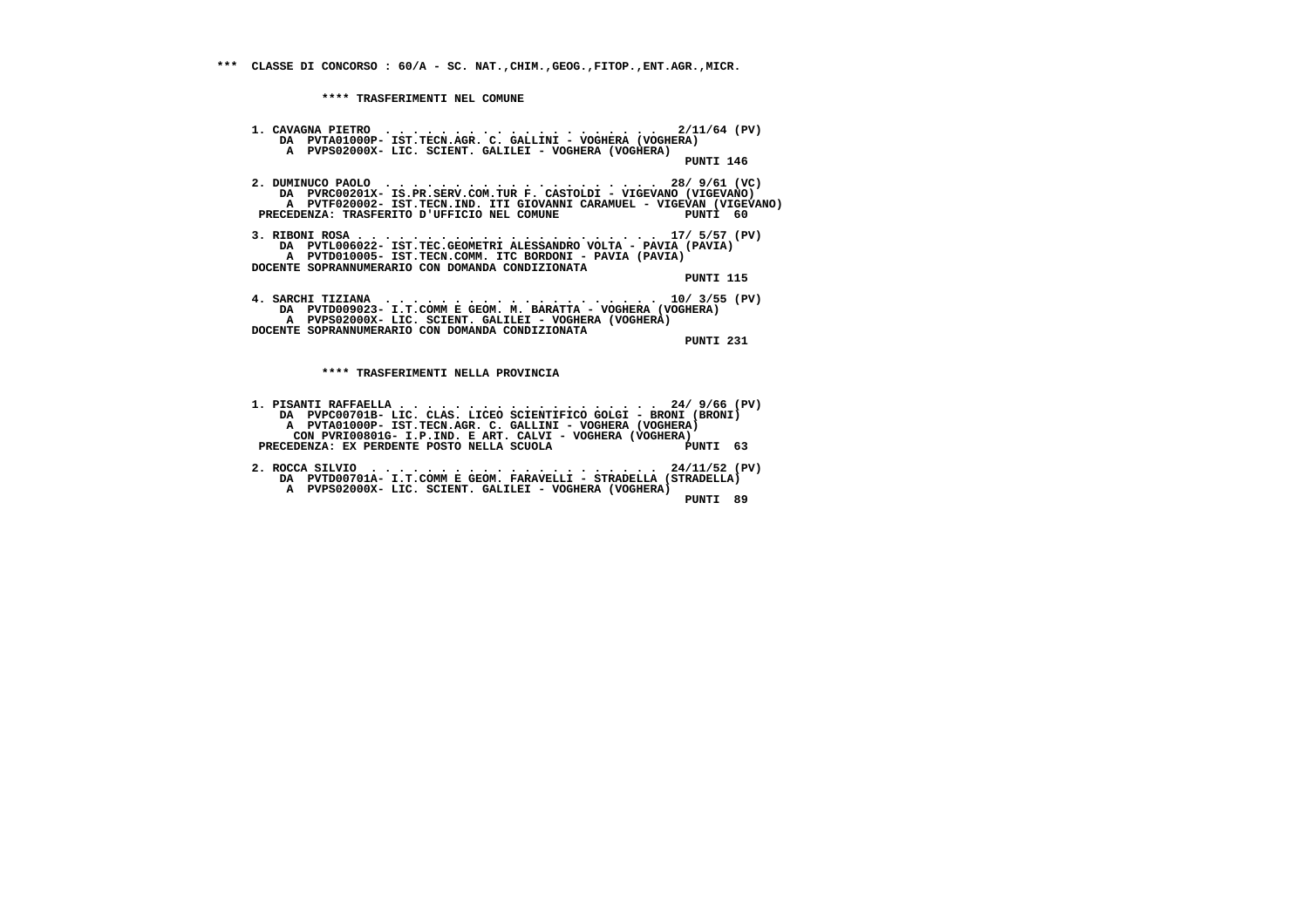**CL. CONC.: 60/A - SC. NAT.,CHIM.,GEOG.,FITOP.,ENT.AGR.,MICR.**

 **\*\*\* TRASFERIMENTI \*\*\***

 **3. ROVELLI ANTONIO . . . . . . . . . . . . . . . . . . . . 13/12/64 (PV) DA PVSL00601G- LIC. ART. ALESSANDRO VOLTA - PAVIA (PAVIA) A PVPC00701B- LIC. CLAS. LICEO SCIENTIFICO GOLGI - BRONI (BRONI) SEZ. ASSOCIATA DI STRADELLA PRECEDENZA: TRASF. D'UFFICIO (TIT. SU CATTEDRA) PUNTI 52**

 **\*\*\*\* TRASFERIMENTI TRA PROVINCE DIVERSE**

 **1. MINOLI ANNA . . . . . . . . . . . . . . . . . . . . . . 31/ 1/72 (PV) DA LOTD010003- I.T.COMM E GEOM. AGOSTINO BASSI (LODI) A PVTD00701A- I.T.COMM E GEOM. FARAVELLI - STRADELLA (STRADELLA) SEZ. ASSOCIATA DI STRADELLA PUNTI 63**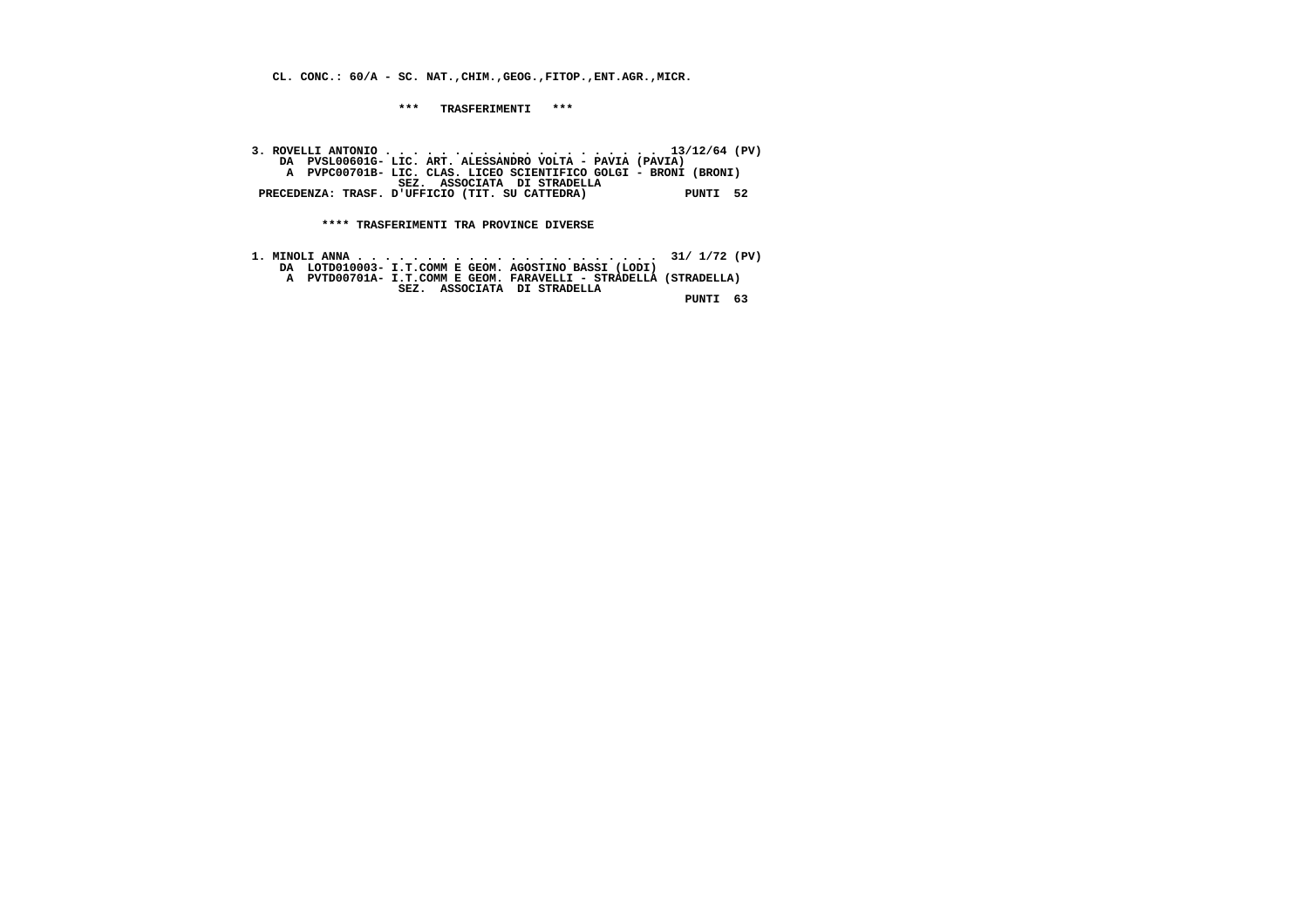**1. QUAGLINI PIERANTONIO . . . . . . . . . . . . . . . . . 21/10/50 (PV) DA PVTF00701L- IST.TECN.IND. FARAVELLI STRADELLA (STRADELLA)**A PVTF009018- IST.TECN.IND. ALFIERI MASERATI - VOGHERA (VOGHERA)<br>SEZ. ASSOCIATA DI VOGHERA<br>CON PVTA01000P- IST.TECN.AGR. C. GALLINI - VOGHERA (VOGHERA)<br>PRECEDENZA: EX PERDENTE POSTO NELLA SCUOLA  **2. SFORZINI MARICA . . . . . . . . . . . . . . . . . . . . 26/ 6/50 (PV) DA PVTF009018- IST.TECN.IND. ALFIERI MASERATI - VOGHERA (VOGHERA)**

 **A PVTF01000B- IST.TECN.IND. G. CARDANO - PAVIA (PAVIA) PRECEDENZA: EX PERDENTE POSTO NELLA SCUOLA PUNTI 188**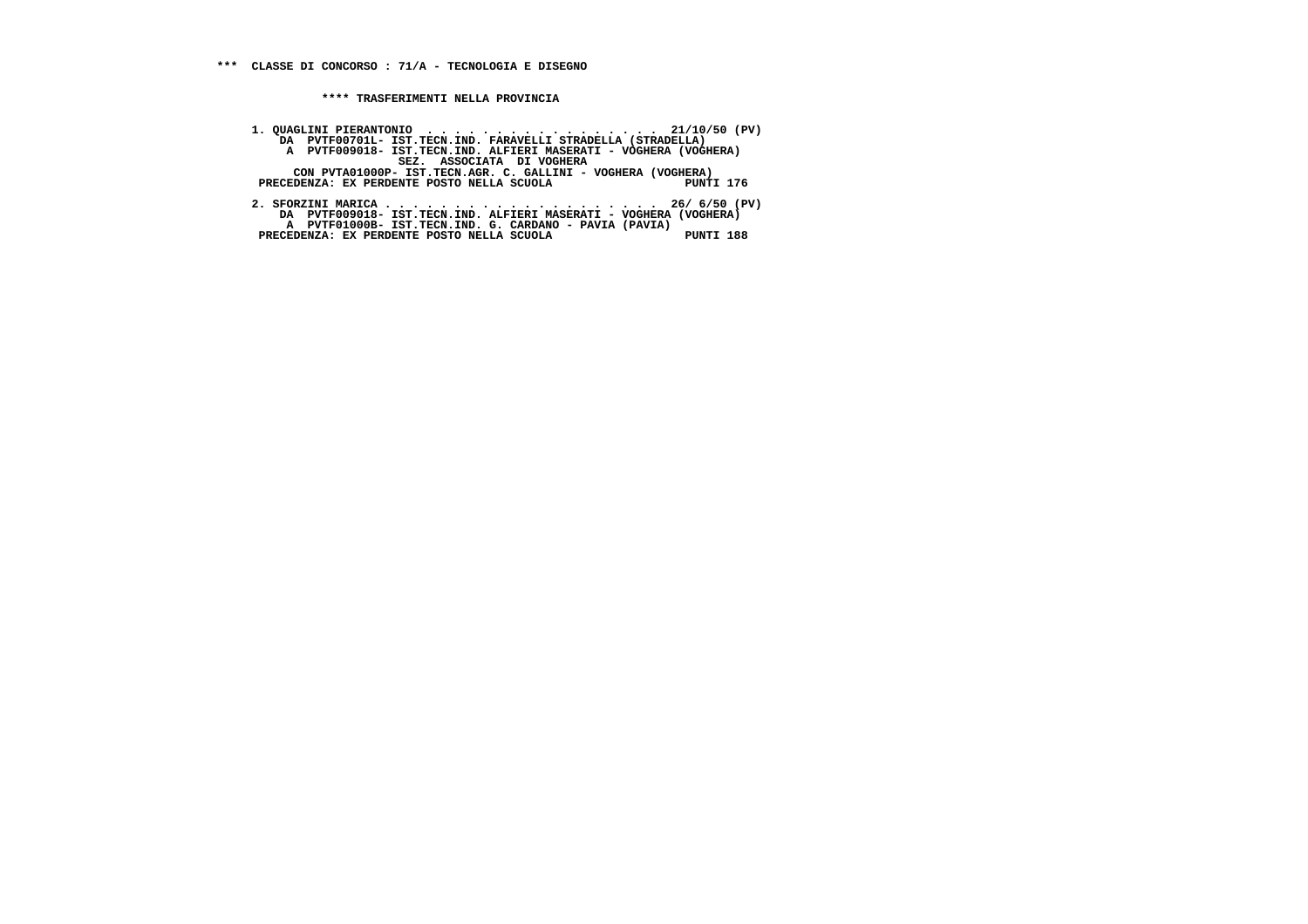**\*\*\* CLASSE DI CONCORSO : 46/A - LINGUE E CIVILTA' STRANIERE (FRANCESE)**

 **\*\*\*\* PASSAGGI DI RUOLO**

1. MONTESISSA PAOLA ... NED. JOSTI-TRAVELLI – MORTARA (MORTARA)<br>DA PVMM10400A – SC. MED. JOSTI-TRAVELLI – MORTARA (MORTARA)<br>A PVPS00101G- LIC. SCIENT. LS A. OMODEO – MORTARA (MORTARA)<br>DA SCUOLA SECONDARIA DI PRIMO GRADO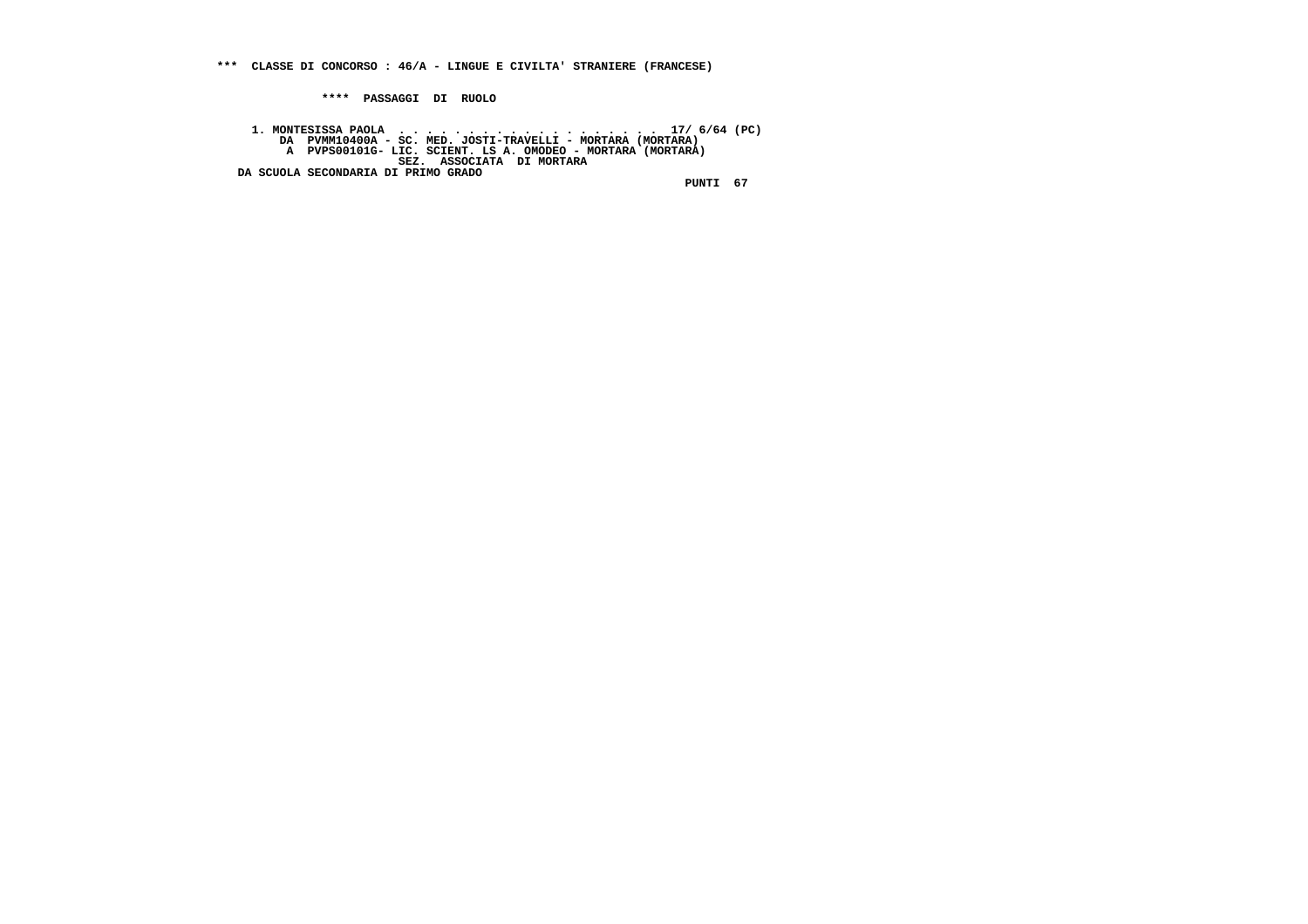**1. COSTANZA ANNA MARIA . . . . . . . . . . . . . . . . . . 18/ 9/59 (MI) DA PVPS05000Q- LIC. SCIENT. NICOLO' COPERNICO - PAVIA (PAVIA) A PVPS03000E- LIC. SCIENT. TARAMELLI - PAVIA (PAVIA) PUNTI 173 2. CROCI ELISA . . . . . . . . . . . . . . . . . . . . . . 8/ 1/65 (PV) DA PVRI01000E- I.P.IND. E ART. IPSIA CREMONA - PAVIA (PAVIA) A PVTL006022- IST.TEC.GEOMETRI ALESSANDRO VOLTA - PAVIA (PAVIA) SEZ. ASSOCIATA DI PAVIA CON PVTF01000B- IST.TECN.IND. G. CARDANO - PAVIA (PAVIA) PUNTI 96 3. GIORDANO DANIELA . . . . . . . . . . . . . . . . . . . 11/ 7/67 (PV) DA PVTD03002C- I.T.COMM E GEOM. L. CASALE - VIGEVANO (SEDE C (VIGEVANO) A PVTD03000A- I.T.COMM E GEOM. L. CASALE - VIGEVANO (VIGEVANO) CON PVRI00201L- I.P.IND. E ART. V. RONCALLI - VIGEVANO (VIGEVANO)**PUNTI 78 PRECEDENZA: EX PERDENTE POSTO NELLA SCUOLA  **4. LOGLIO MORENA LUISA . . . . . . . . . . . . . . . . . . 21/ 6/73 (PV) DA PVTL006022- IST.TEC.GEOMETRI ALESSANDRO VOLTA - PAVIA (PAVIA) A PVPM01000A- IST. MAG. ADELAIDE CAIROLI (PAVIA) PUNTI 41 5. MONACO CLAUDIA . . . . . . . . . . . . . . . . . . . . 15/ 4/79 (LE) DA PVRI01000E- I.P.IND. E ART. IPSIA CREMONA - PAVIA (PAVIA) A PVTF01000B- IST.TECN.IND. G. CARDANO - PAVIA (PAVIA) PUNTI 24 \*\*\*\* TRASFERIMENTI TRA PROVINCE DIVERSE**

- **1. LAPEGNA GRAZIA NATALIA . . . . . . . . . . . . . . . . 25/12/58 (CL) DA PATD01000T- IST.TECN.COMM. TD CRISPI (PALERMO) A PVRI01000E- I.P.IND. E ART. IPSIA CREMONA - PAVIA (PAVIA)**
- **PUNTI 66**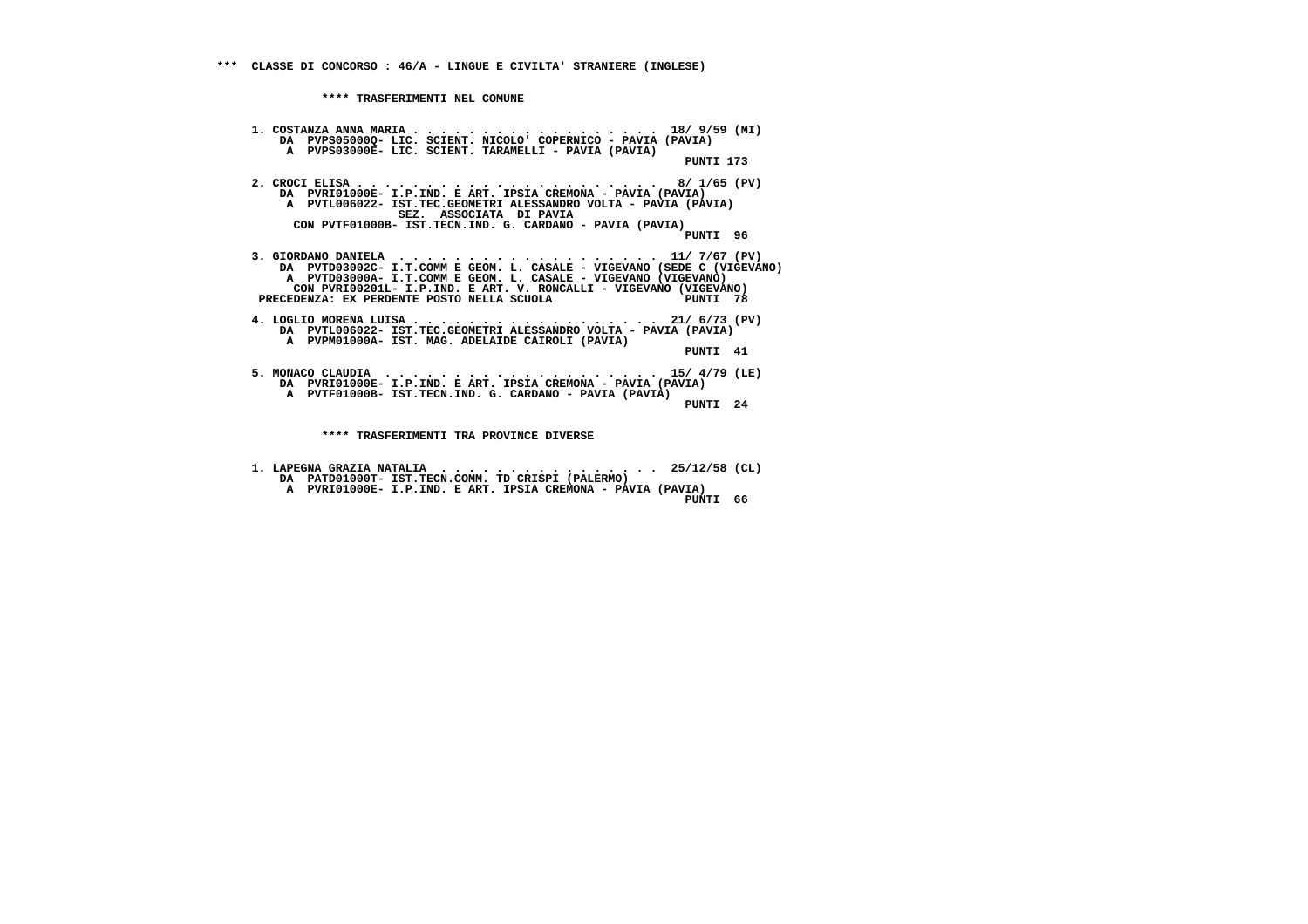**CL. CONC.: 46/A - LINGUE E CIVILTA' STRANIERE (INGLESE)**

 **\*\*\* TRASFERIMENTI \*\*\***

 **2. ROSSETTI MARINA . . . . . . . . . . . . . . . . . . . . 9/ 2/69 (PV) DA MITF30000N- IST.TECN.IND. TORRICELLI (MILANO) A PVRC01000T- IST.PROF.SERV.COM. IPSCT L.COSSA (PAVIA) CON PVRC01001V- IS.PR.SERV.COM.TUR IST. PROF.LE COMM. TUR. - (CASORATE PRI PUNTI 58**

 **\*\*\*\* PASSAGGI DI RUOLO**

| DA PVMM814014 - SC. MED. A.NEGRI - BELGIOIOSO (BELGIOIOSO)                                                                                                         |
|--------------------------------------------------------------------------------------------------------------------------------------------------------------------|
| A PVRC01000T- IST.PROF.SERV.COM. IPSCT L.COSSA (PAVIA)                                                                                                             |
| DA SCUOLA SECONDARIA DI PRIMO GRADO                                                                                                                                |
| PUNTI 112                                                                                                                                                          |
| 2. ORDINARIO FRANCESCA 25/ 7/64 (CE)<br>DA PVEE001014 - SC. ELEM. CARDUCCI PAVIA (PAVIA)<br>A PVPM01000A- IST. MAG. ADELAIDE CAIROLI (PAVIA)<br>DA SCUOLA PRIMARIA |
| PUNTI 201                                                                                                                                                          |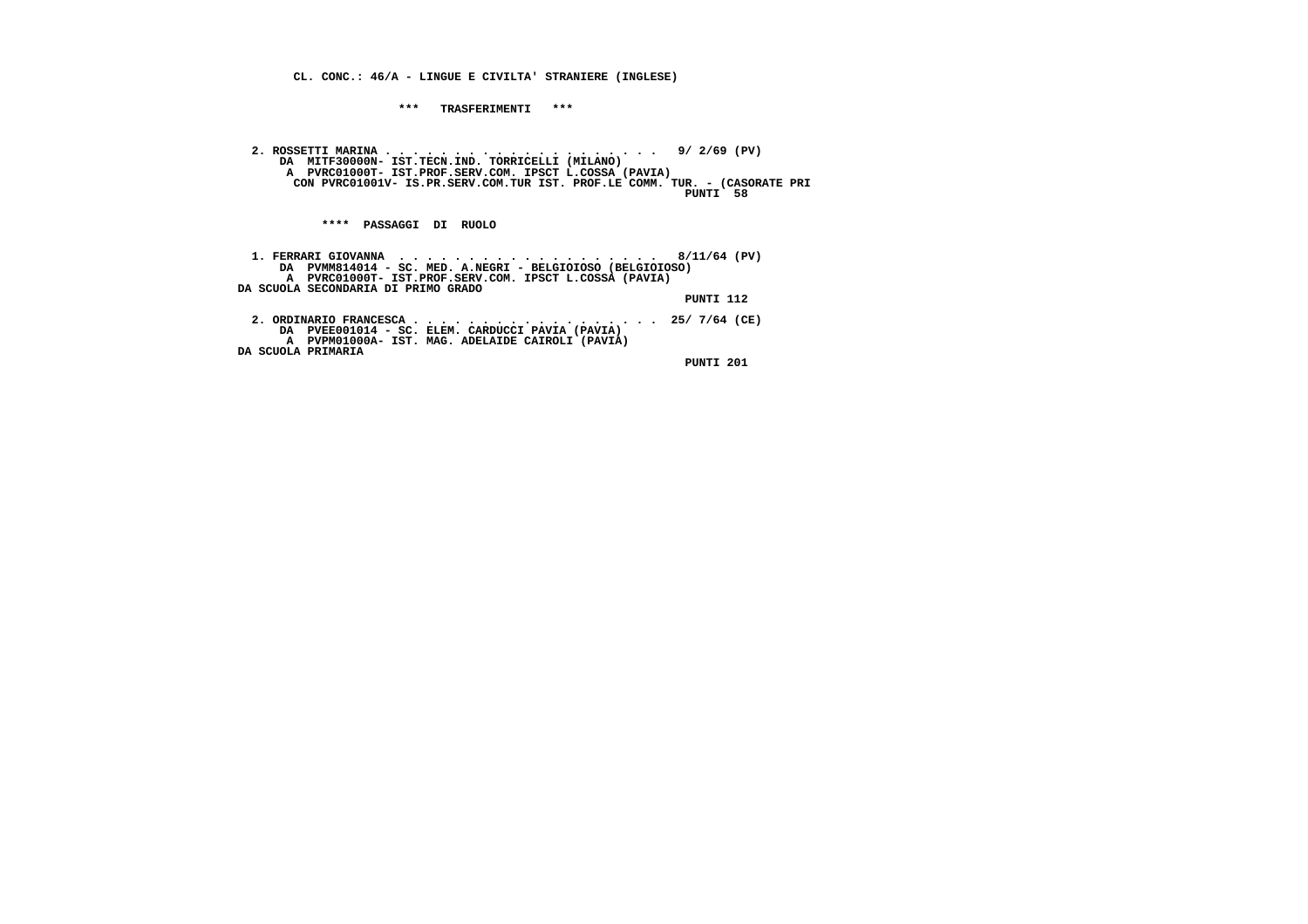**\*\*\* CLASSE DI CONCORSO : 46/A - LINGUE E CIVILTA' STRANIERE (SPAGNOLO)**

 **\*\*\*\* TRASFERIMENTI NEL COMUNE**

 **1. DANELLI ROBERTA . . . . . . . . . . . . . . . . . . . . 22/ 7/72 (MI) DA PVTD010005- IST.TECN.COMM. ITC BORDONI - PAVIA (PAVIA) A PVPM01000A- IST. MAG. ADELAIDE CAIROLI (PAVIA) PUNTI 33**

 **\*\*\*\* PASSAGGI DI CATTEDRA**

 **1. VENERI CLAUDIO . . . . . . . . . . . . . . . . . . . . 20/ 7/50 (SA) DA PVRC01000T- IST.PROF.SERV.COM. IPSCT L.COSSA (PAVIA) A PVRC01000T- IST.PROF.SERV.COM. IPSCT L.COSSA (PAVIA) DA 46/A - LINGUE E CIVILTA' STRANIERE (INGLESE) PRECEDENZA: PASSAGGIO CATTEDRA PROV. UTIL. SU C.D.C. PUNTI 112**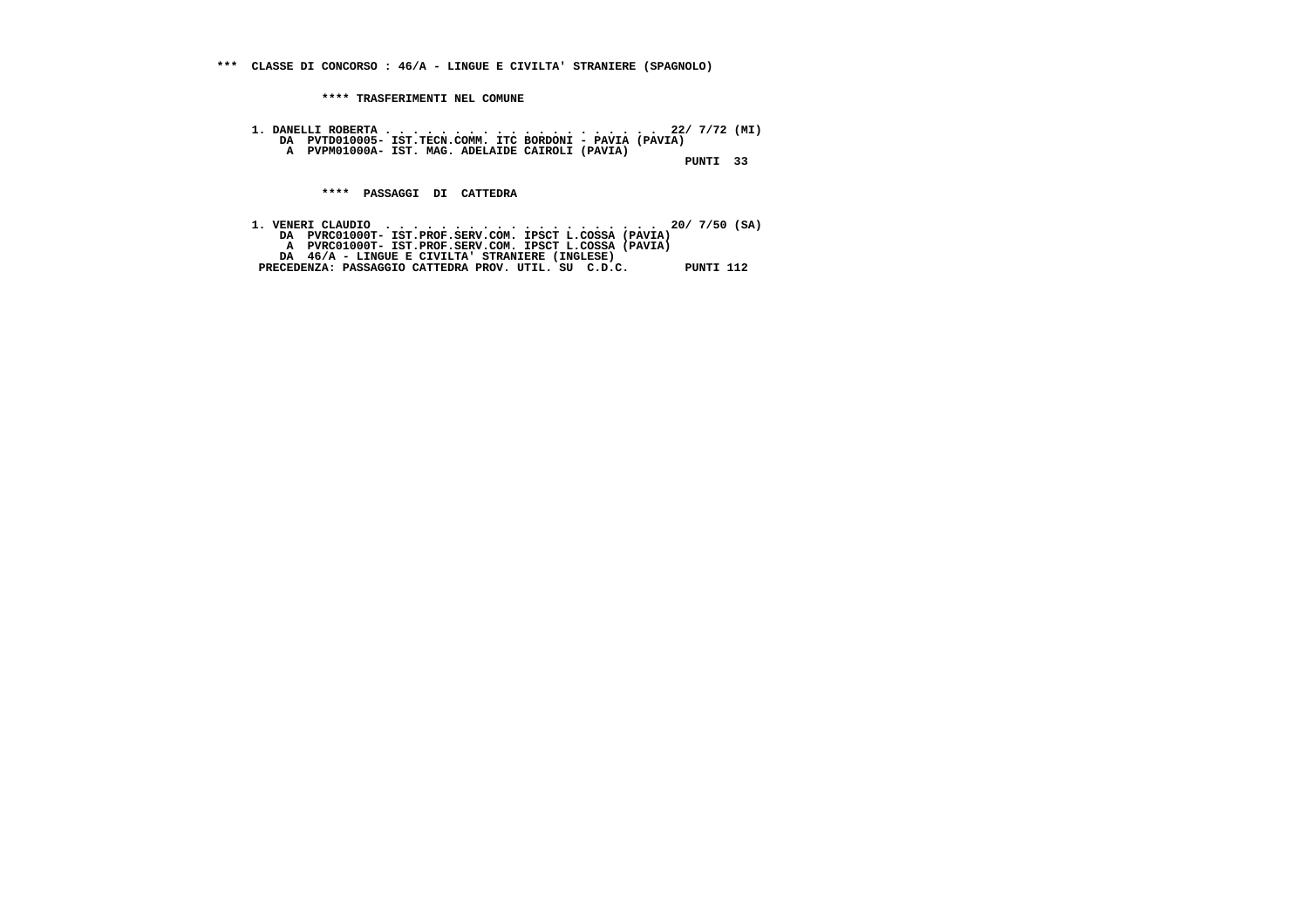**\*\*\* CLASSE DI CONCORSO : 46/A - LINGUE E CIVILTA' STRANIERE (TEDESCO)**

 **\*\*\*\* TRASFERIMENTI NELLA PROVINCIA**

 **1. PIETRA CRISTINA . . . . . . . . . . . . . . . . . . . . 3/ 2/63 (PV) DA PVPS00101G- LIC. SCIENT. LS A. OMODEO - MORTARA (MORTARA) A PVSS000XM6- DOTAZIONE ORGANICA PROVINCIALE PRECEDENZA: TRASF. D'UFFICIO (TIT. SU CATTEDRA) PUNTI 101**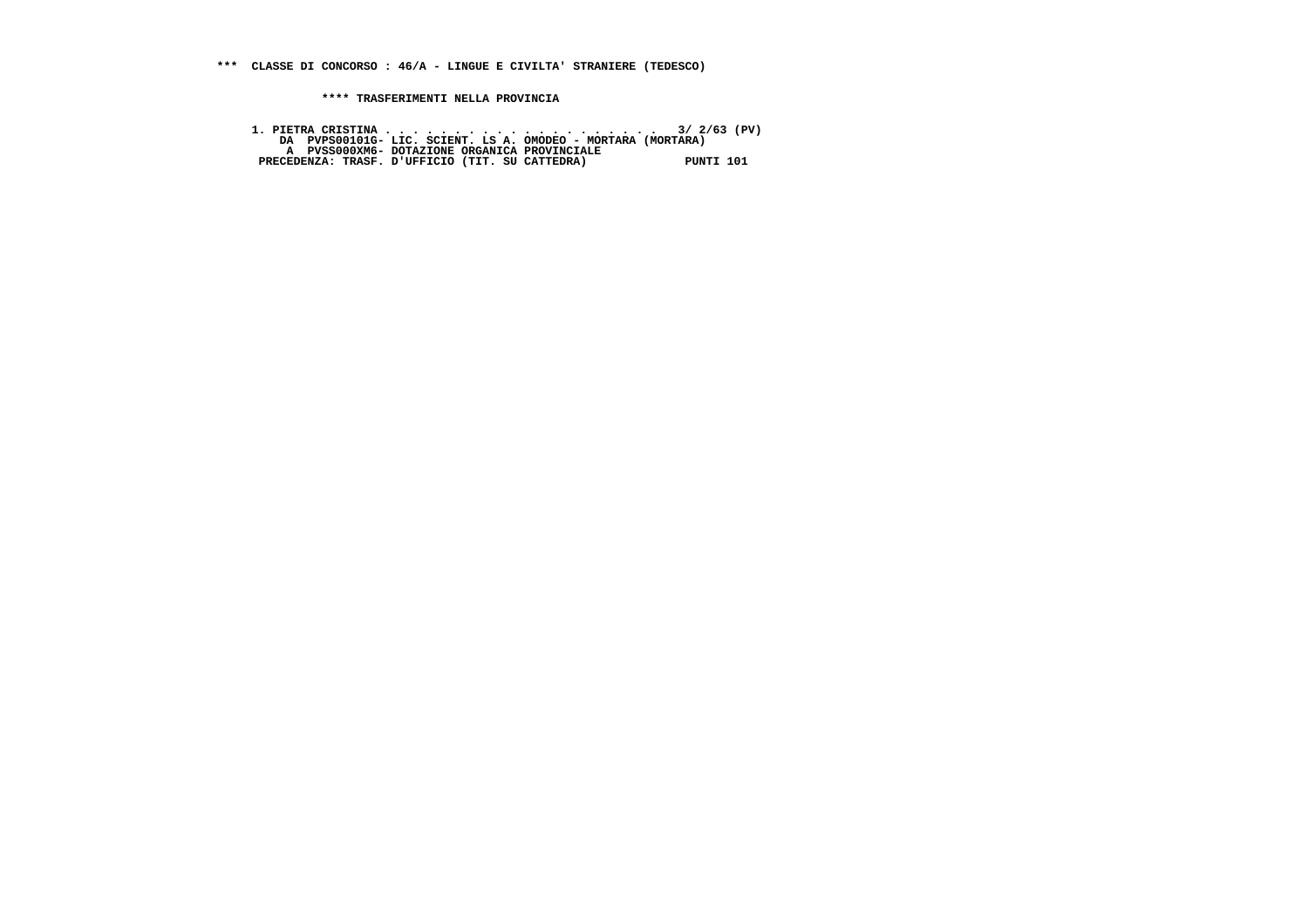**\*\*\* CLASSE DI CONCORSO : 3/C - CONVERSAZ. IN LINGUA STRANIERA (INGLESE)**

 **\*\*\*\* TRASFERIMENTI NELLA PROVINCIA**

 **1. CRISTINA FERNANDA . . . . . . . . . . . . . . . . . . . 28/ 5/53 (PR) DA PVTD010005- IST.TECN.COMM. ITC BORDONI - PAVIA (PAVIA) A PVPS02000X- LIC. SCIENT. GALILEI - VOGHERA (VOGHERA) CON PVPM01000A- IST. MAG. ADELAIDE CAIROLI (PAVIA) PUNTI 161**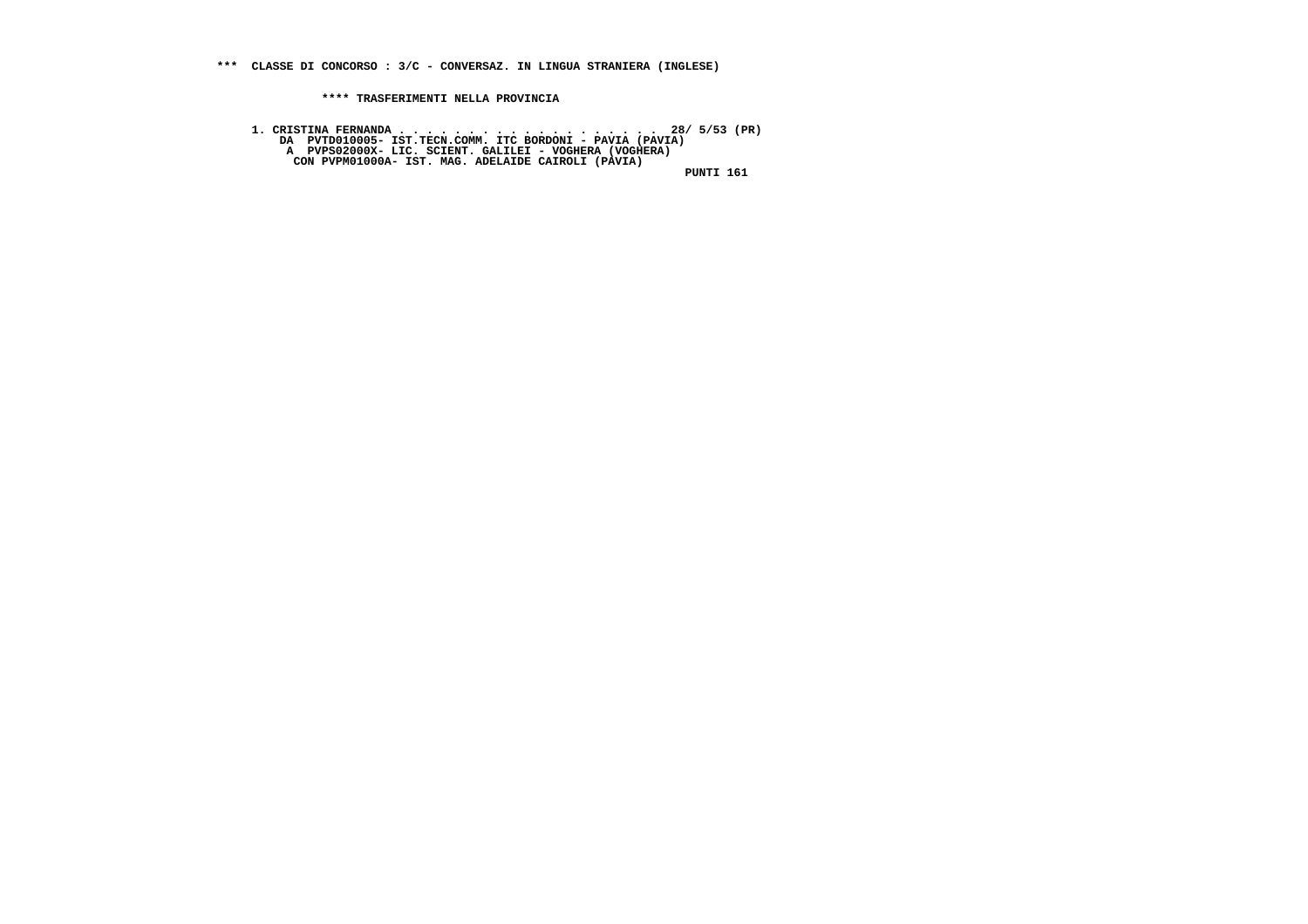1. LO FARO STEFANIA<br>DA PUTAO1000P- IST.TECN.AGR. C. GALLINI - VOGHERA (VOGHERA)<br>A PUSSO00XM6- DOTAZIONE ORGANICA PROVINCIALE<br>PRECEDENZA: TRASF. D'UFFICIO (TIT. SU CATTEDRA) PUNTI 42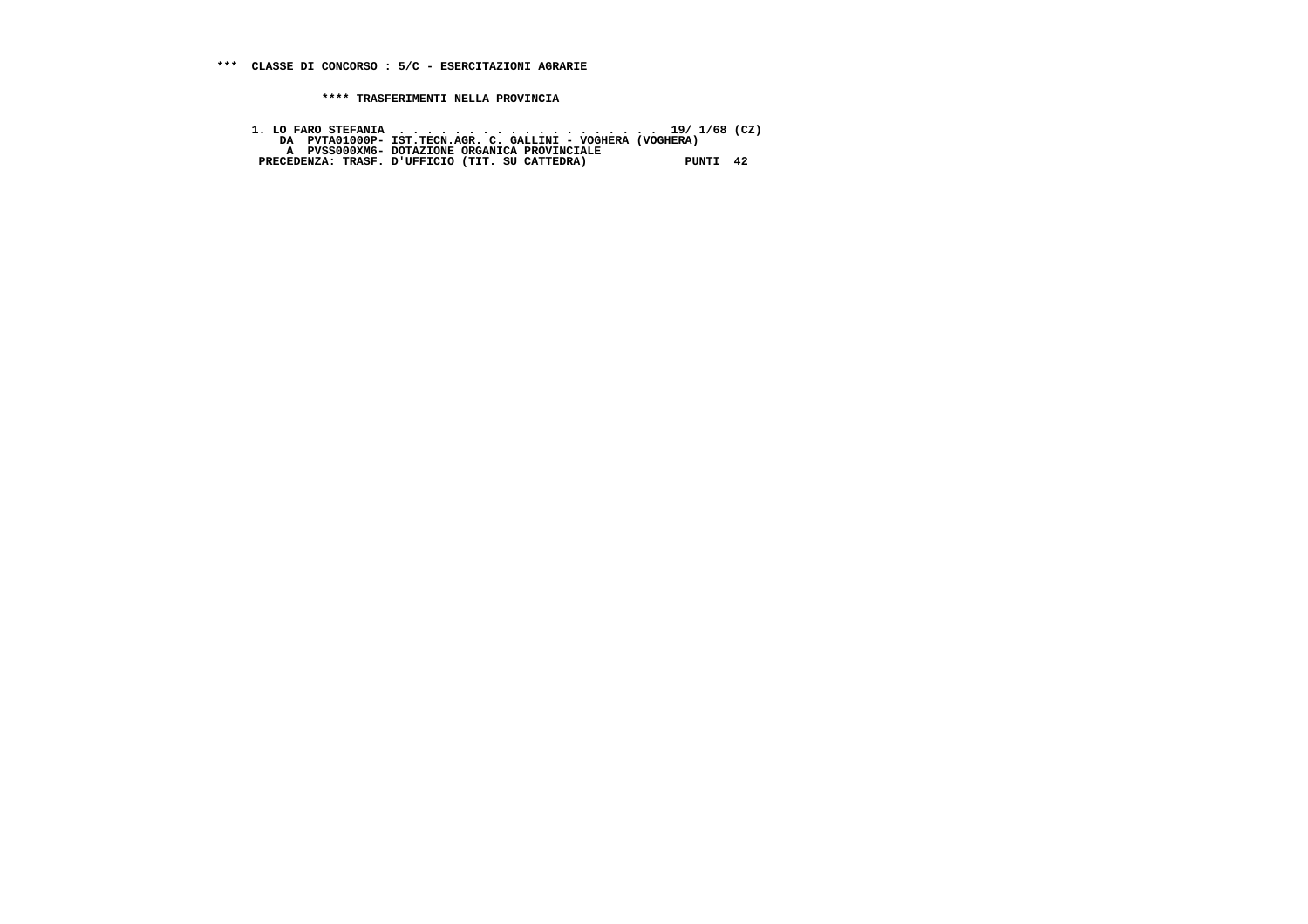**1. BRIVIO ANNA . . . . . . . . . . . . . . . . . . . . . . 6/ 2/66 (VC) DA PVTF01000B- IST.TECN.IND. G. CARDANO - PAVIA (PAVIA) A PVRI01000E- I.P.IND. E ART. IPSIA CREMONA - PAVIA (PAVIA) CON PVTL006022- IST.TEC.GEOMETRI ALESSANDRO VOLTA - PAVIA (PAVIA) DOCENTE SOPRANNUMERARIO CON DOMANDA CONDIZIONATA PUNTI 47**

 **\*\*\*\* TRASFERIMENTI NELLA PROVINCIA**

| DA PVTF009018- IST.TECN.IND. ALFIERI MASERATI - VOGHERA (VOGHERA) |          |  |
|-------------------------------------------------------------------|----------|--|
| A PVSS000XM6- DOTAZIONE ORGANICA PROVINCIALE                      |          |  |
| PRECEDENZA: TRASF. D'UFFICIO (TIT. SU CATTEDRA)                   | PUNTI 46 |  |
|                                                                   |          |  |
| 2. PICCINNI CARLA CRISTINA 24/ 7/73 (LE)                          |          |  |
| DA PVTF01000B- IST.TECN.IND. G. CARDANO - PAVIA (PAVIA)           |          |  |
| A PVSS000XM6- DOTAZIONE ORGANICA PROVINCIALE                      |          |  |
| PRECEDENZA: TRASF. D'UFFICIO (TIT. SU CATTEDRA)                   | PUNTI 38 |  |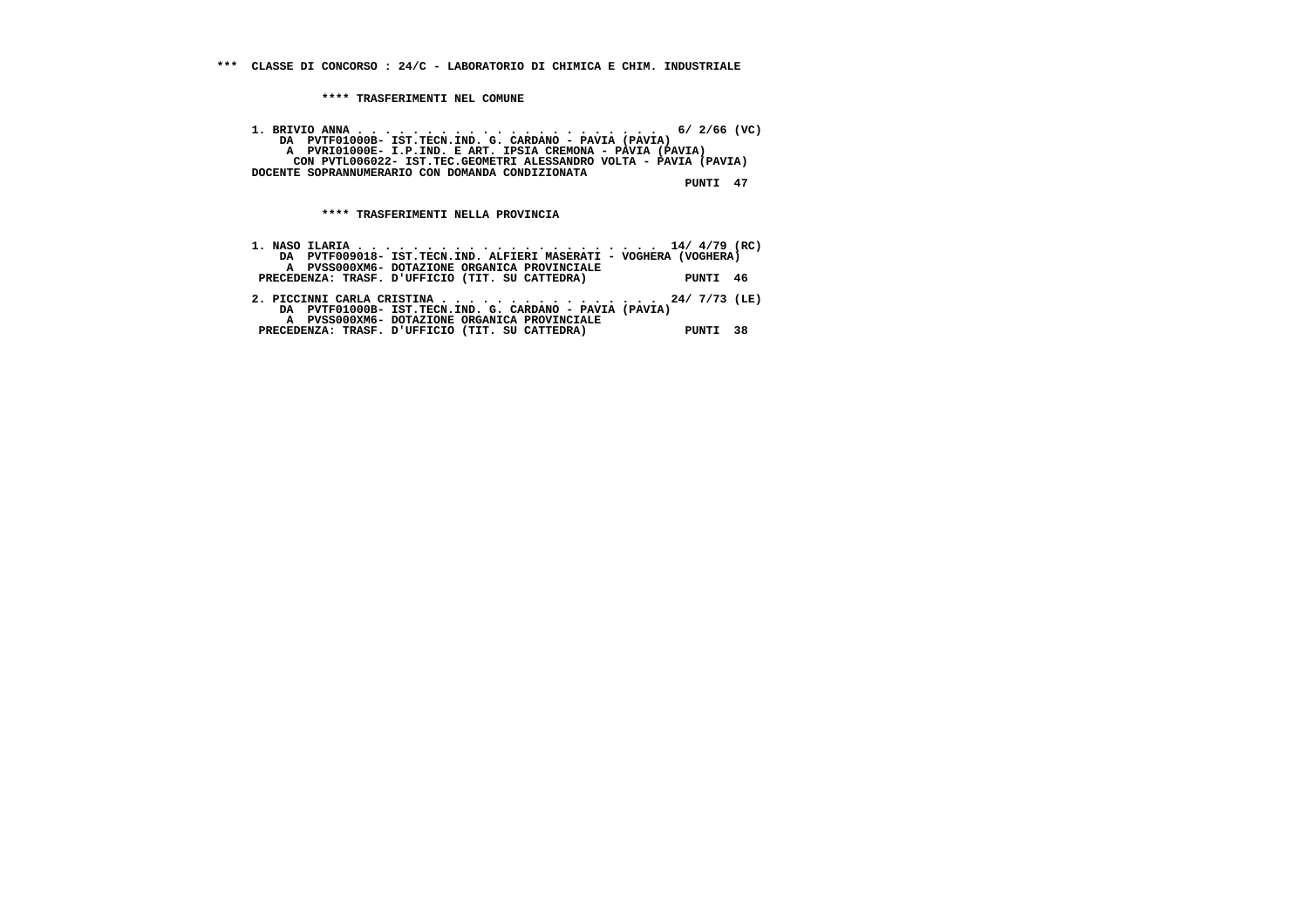**\*\*\* CLASSE DI CONCORSO : 27/C - LABORATORIO DI ELETTROTECNICA**

 **\*\*\*\* TRASFERIMENTI NELLA PROVINCIA**

 **1. CURIONE GIUSEPPE . . . . . . . . . . . . . . . . . . . 17/ 3/59 (PV) DA PVRI00201L- I.P.IND. E ART. V. RONCALLI - VIGEVANO (VIGEVANO) A PVSS000XM6- DOTAZIONE ORGANICA PROVINCIALE PRECEDENZA: TRASF. D'UFFICIO (TIT. SU CATTEDRA) PUNTI 212**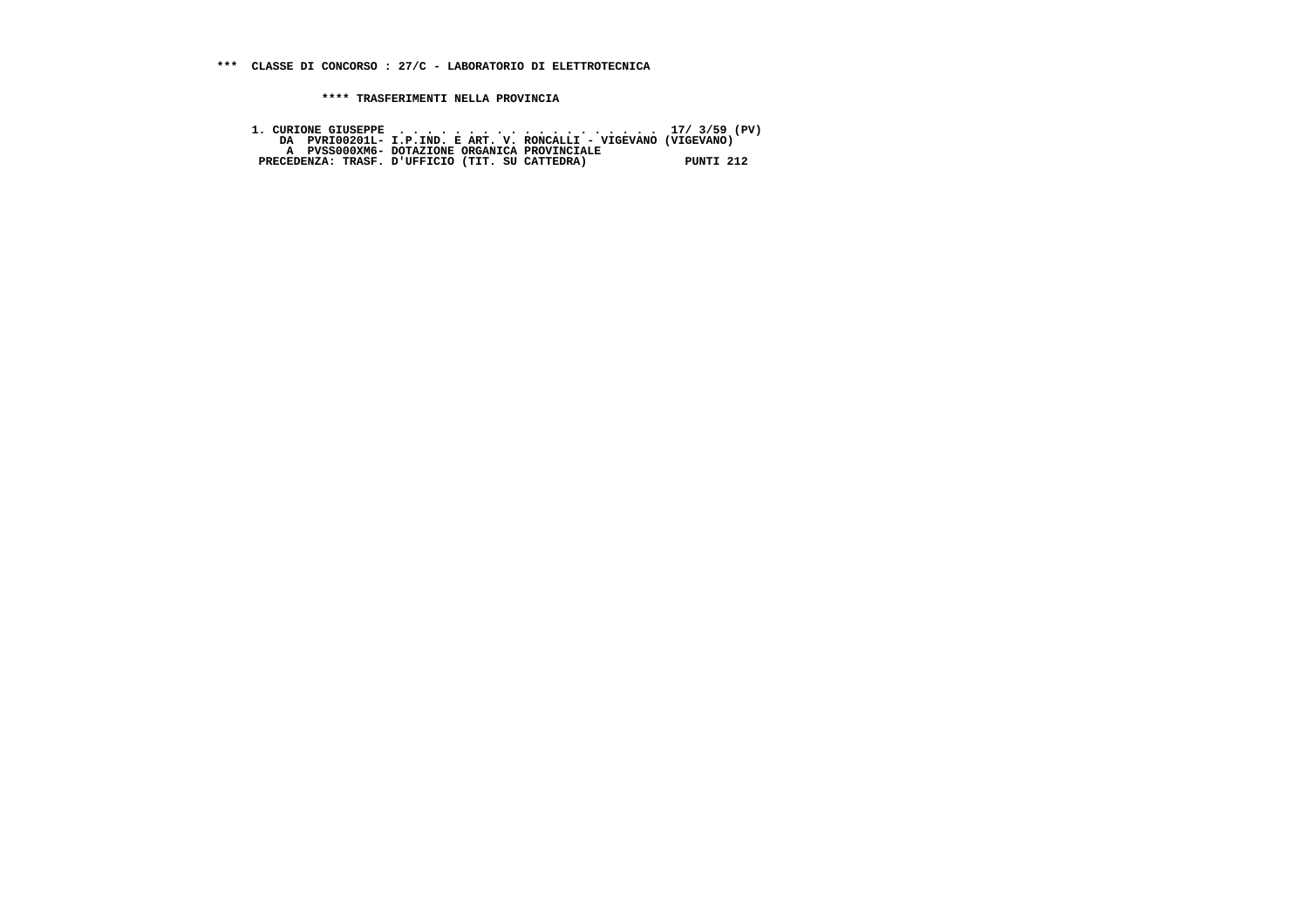**1. DELL'ANNA ANTONIO . . . . . . . . . . . . . . . . . . . 9/ 5/61 (LE) DA PVTF01000B- IST.TECN.IND. G. CARDANO - PAVIA (PAVIA) A PVTL006022- IST.TEC.GEOMETRI ALESSANDRO VOLTA - PAVIA (PAVIA) SEZ. ASSOCIATA DI PAVIA CON PVTF009018- IST.TECN.IND. ALFIERI MASERATI - VOGHERA (VOGHERA) PRECEDENZA: TRASFERITO D'UFFICIO NEL COMUNE PUNTI 166**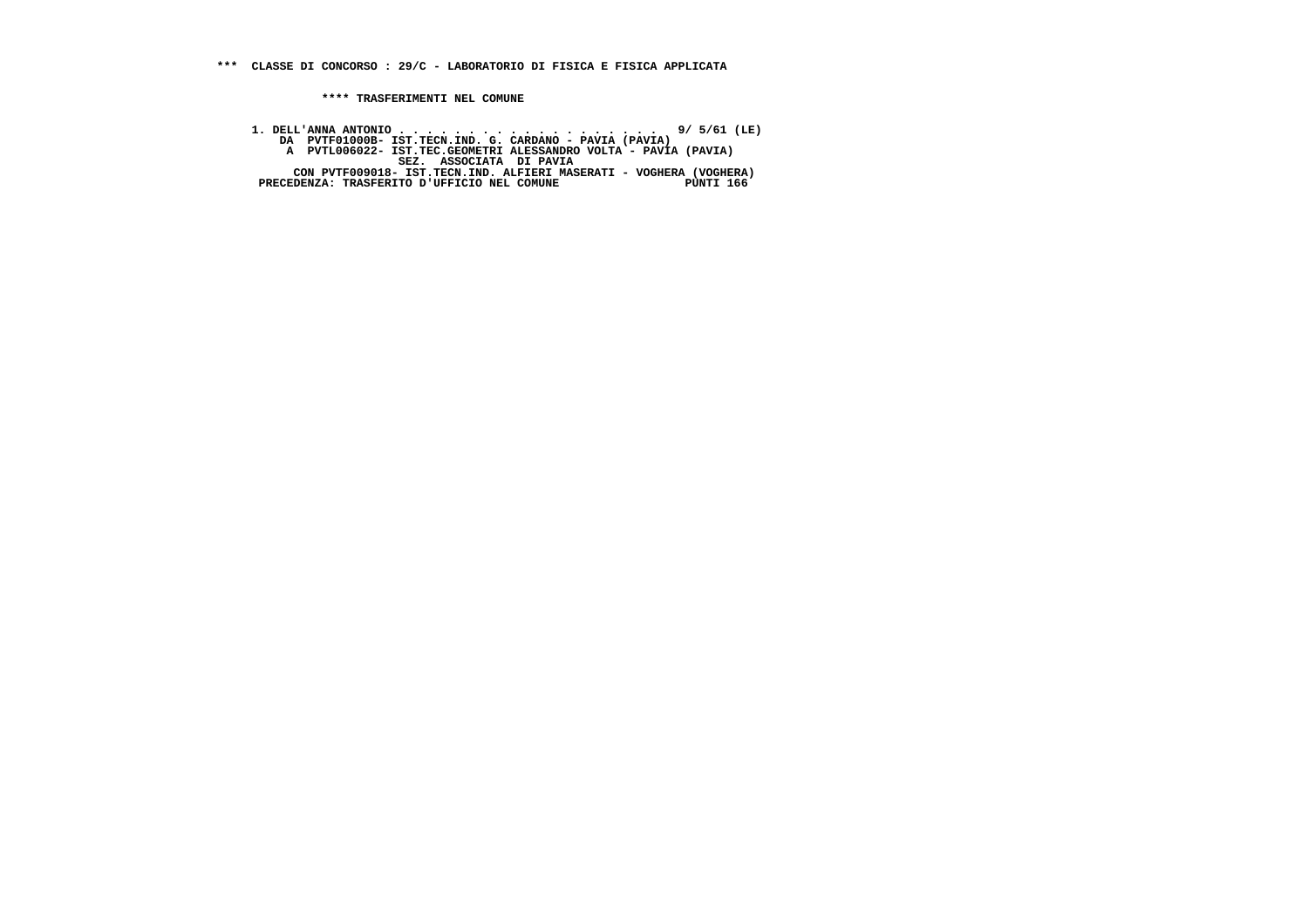| 1. BALDO SEBASTIANO 12/3/63 (VV)<br>DA PVRI01000E- I.P.IND. E ART. IPSIA CREMONA - PAVIA (PAVIA)                                                 |          |
|--------------------------------------------------------------------------------------------------------------------------------------------------|----------|
| A PVSS000XM6- DOTAZIONE ORGANICA PROVINCIALE<br>PRECEDENZA: TRASF. D'UFFICIO (TIT. SU CATTEDRA) PUNTI 34                                         |          |
| DA PVRI00803N- I.P.IND. E ART. CALVI - SANNAZZARO DE' BURGON (SANNAZZARO DE<br>A PVSS000XM6- DOTAZIONE ORGANICA PROVINCIALE                      |          |
| PRECEDENZA: TRASF. D'UFFICIO (TIT. SU CATTEDRA) PUNTI 147                                                                                        |          |
| 3. CALAGNO FABRIZIO 1/12/72 (CS)<br>DA PVRI01000E- I.P.IND. E ART. IPSIA CREMONA - PAVIA (PAVIA)<br>A PVSS000XM6- DOTAZIONE ORGANICA PROVINCIALE |          |
| PRECEDENZA: TRASF. D'UFFICIO (TIT. SU CATTEDRA) PUNTI 43                                                                                         |          |
| DA PVTF009018- IST.TECN.IND. ALFIERI MASERATI - VOGHERA (VOGHERA)<br>A PVSS000XM6- DOTAZIONE ORGANICA PROVINCIALE                                |          |
| PRECEDENZA: TRASF. D'UFFICIO (TIT. SU CATTEDRA)                                                                                                  | PUNTI 83 |
| 5. LANFRANCHI GIOVANNI 24/ 6/59 (PV)<br>DA PVTF01000B- IST.TECN.IND. G. CARDANO - PAVIA (PAVIA)<br>A PVSS000XM6- DOTAZIONE ORGANICA PROVINCIALE  |          |
| PRECEDENZA: TRASF. D'UFFICIO (TIT. SU CATTEDRA) PUNTI 137                                                                                        |          |
| DA PVTF020002- IST.TECN.IND. ITI GIOVANNI CARAMUEL - VIGEVAN (VIGEVANO)<br>A PVRI007010- I.P.IND. E ART. FARAVELLI STRADELLA (STRADELLA)         |          |
| SEZ. ASSOCIATA DI STRADELLA<br>PRECEDENZA: TRASF. D'UFFICIO (TIT. SU CATTEDRA) PUNTI 221                                                         |          |
| DA PVSS000XM6- DOTAZIONE ORGANICA PROVINCIALE<br>A PVRI00801G- I.P.IND. E ART. CALVI - VOGHERA (VOGHERA)                                         |          |
| SEZ. ASSOCIATA DI VOGHERA<br>PRECEDENZA: EX PERDENTE POSTO NELLA SCUOLA                                                                          | PUNTI 84 |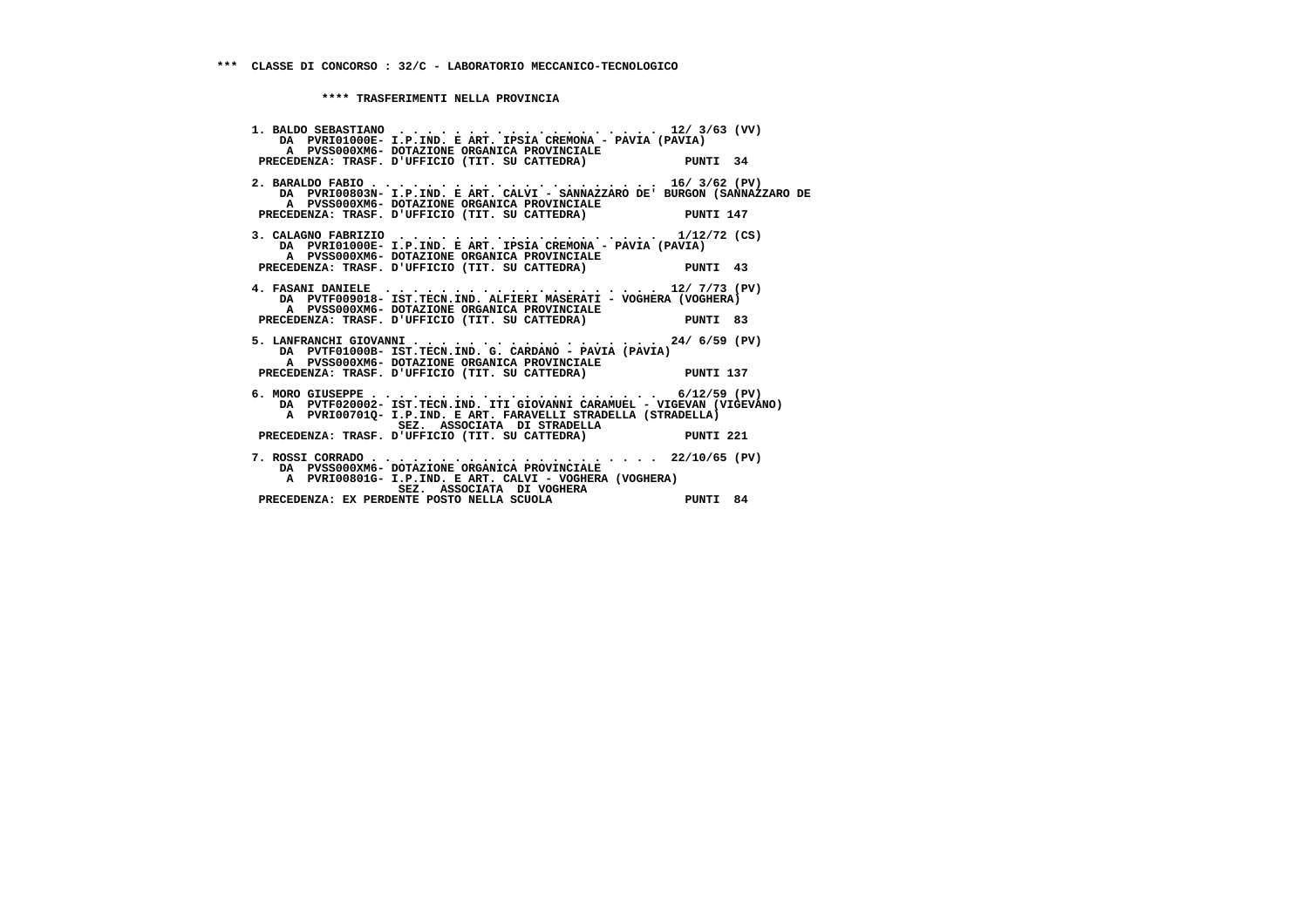- **1. CUPI GIUSEPPE . . . . . . . . . . . . . . . . . . . . . 10/ 1/74 (VV) DA PVSS000VM8- PROVINCIA DI PV A PVRC01000T- IST.PROF.SERV.COM. IPSCT L.COSSA (PAVIA) PUNTI 36**
	- -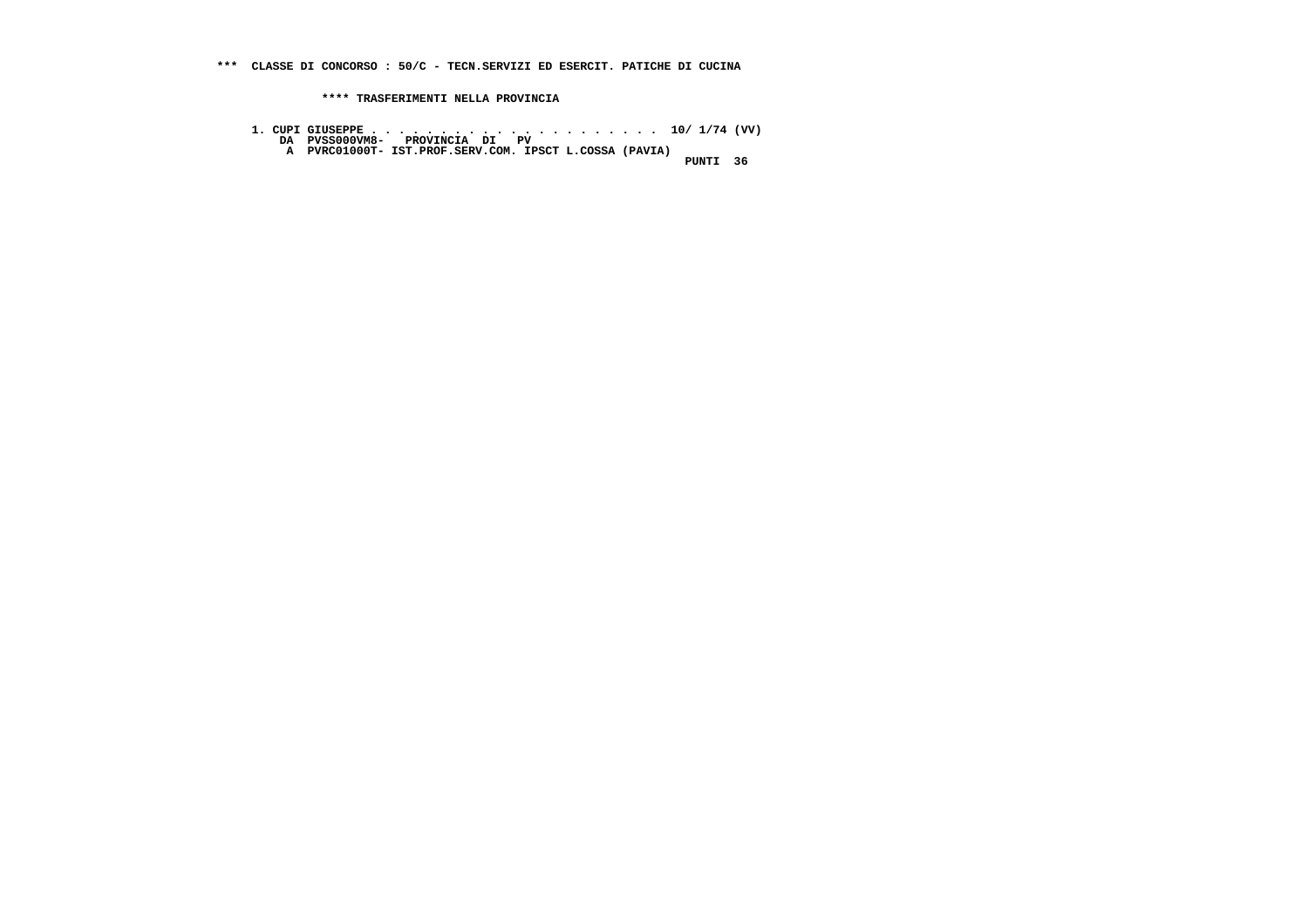**1. PALOMINO AGUIRRE GIOVANNI SALVATORE . . . . . . . . . . 31/ 1/72 (EE) DA PVRA02000D- IST.PROF.AGR.AMB. CIRO POLLINI - MORTARA (MORTARA) A PVRC01000T- IST.PROF.SERV.COM. IPSCT L.COSSA (PAVIA) PRECEDENZA: TRASF. D'UFFICIO (TIT. SU CATTEDRA) PUNTI 42**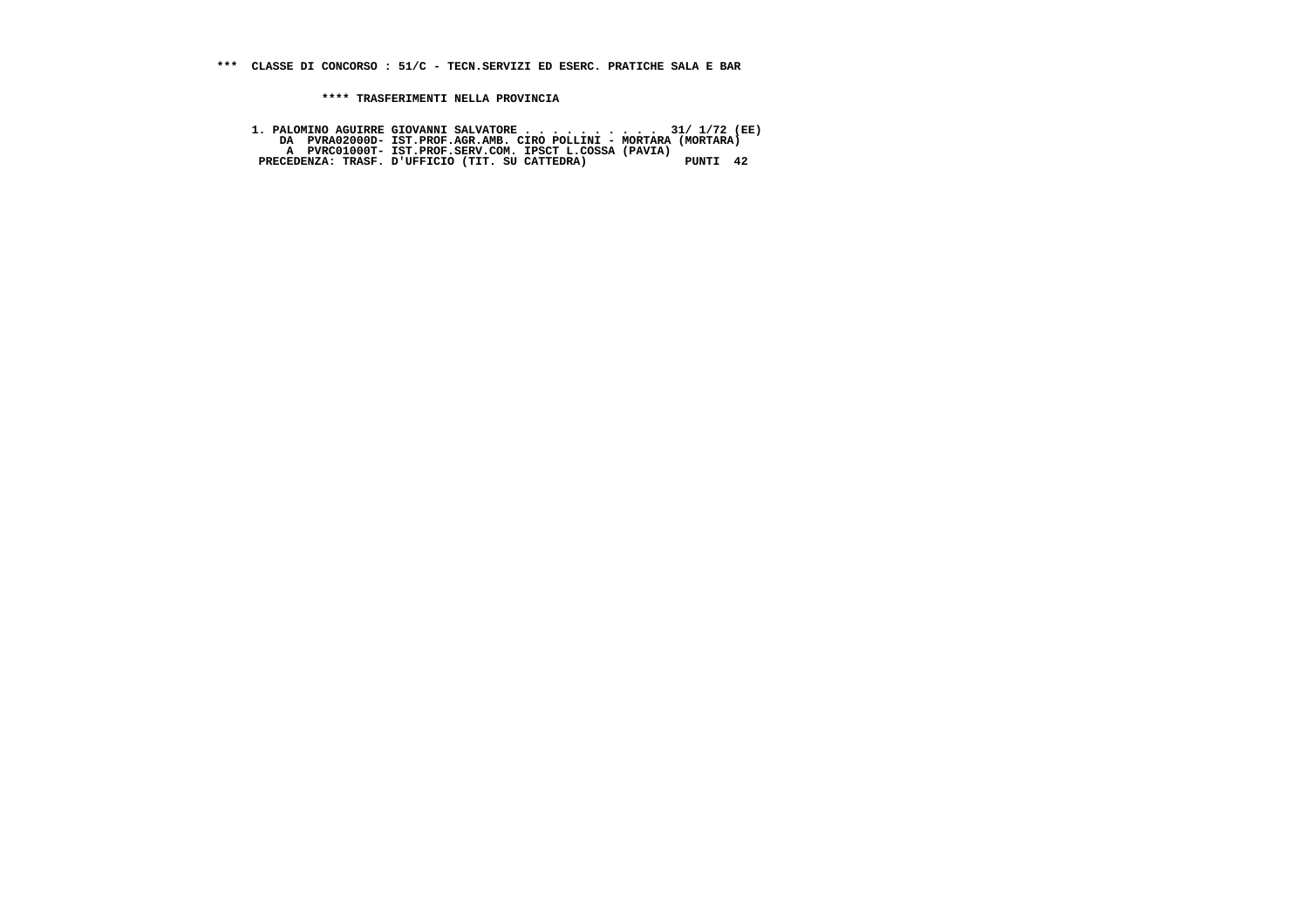| 7/A - ARTE DELLA FOTOGR. E DELLA GRAFICA PUBBLIC.         | PAG. | 2  |
|-----------------------------------------------------------|------|----|
| 13/A - CHIMICA E TECNOLOGIE CHIMICHE                      | PAG. | 3  |
| 17/A - DISCIPLINE ECONOMICO-AZIENDALI                     | PAG. | 4  |
| 19/A - DISCIPLINE GIURIDICHE ED ECONOMICHE                | PAG. | 5  |
| 20/A - DISCIPLINE MECCANICHE E TECNOLOGIA                 | PAG. | 6  |
| 25/A - DISEGNO E STORIA DELL'ARTE                         | PAG. | 7  |
| 29/A - ED.FIS. NEGLI IST. E SC. DI ISTR. II GR.           | PAG. | 8  |
| 35/A - ELETTROTECNICA ED APPLICAZIONI                     | PAG. | 10 |
| 36/A - FILOSOFIA, PSICOLOGIA E SCIENZE EDUCAZ.            | PAG. | 11 |
| 37/A - FILOSOFIA E STORIA                                 | PAG. | 12 |
| $38/A$ - FISICA                                           | PAG. | 13 |
| $39/A - GEOGRAPHA$                                        | PAG. | 14 |
| 42/A - INFORMATICA                                        | PAG. | 15 |
| 47/A - MATEMATICA                                         | PAG. | 16 |
| 48/A - MATEMATICA APPLICATA                               | PAG. | 17 |
| 49/A - MATEMATICA E FISICA                                | PAG. | 18 |
| 50/A - MAT. LETTER. NEGLI IST. DI ISTR. II GR.            | PAG. | 20 |
| 51/A - MAT. LETTER. E LAT.NEI LICEI E IST. MAGIS.         | PAG. | 23 |
| 52/A - MAT. LETTER., LAT. E GRECO NEL LIC. CLASS.         | PAG. | 25 |
| 57/A - SCIENZA DEGLI ALIMENTI                             | PAG. | 26 |
| 58/A - SCIENZE, MECC.AGR., COST.RUR. E TEC.GEST.AZ.       | PAG. | 27 |
| $60/A$ - SC. NAT., CHIM., GEOG., FITOP., ENT. AGR., MICR. | PAG. | 28 |
| 71/A - TECNOLOGIA E DISEGNO                               | PAG. | 30 |
| 46/A - LINGUE E CIVILTA' STRANIERE (FRANCESE)             | PAG. | 31 |